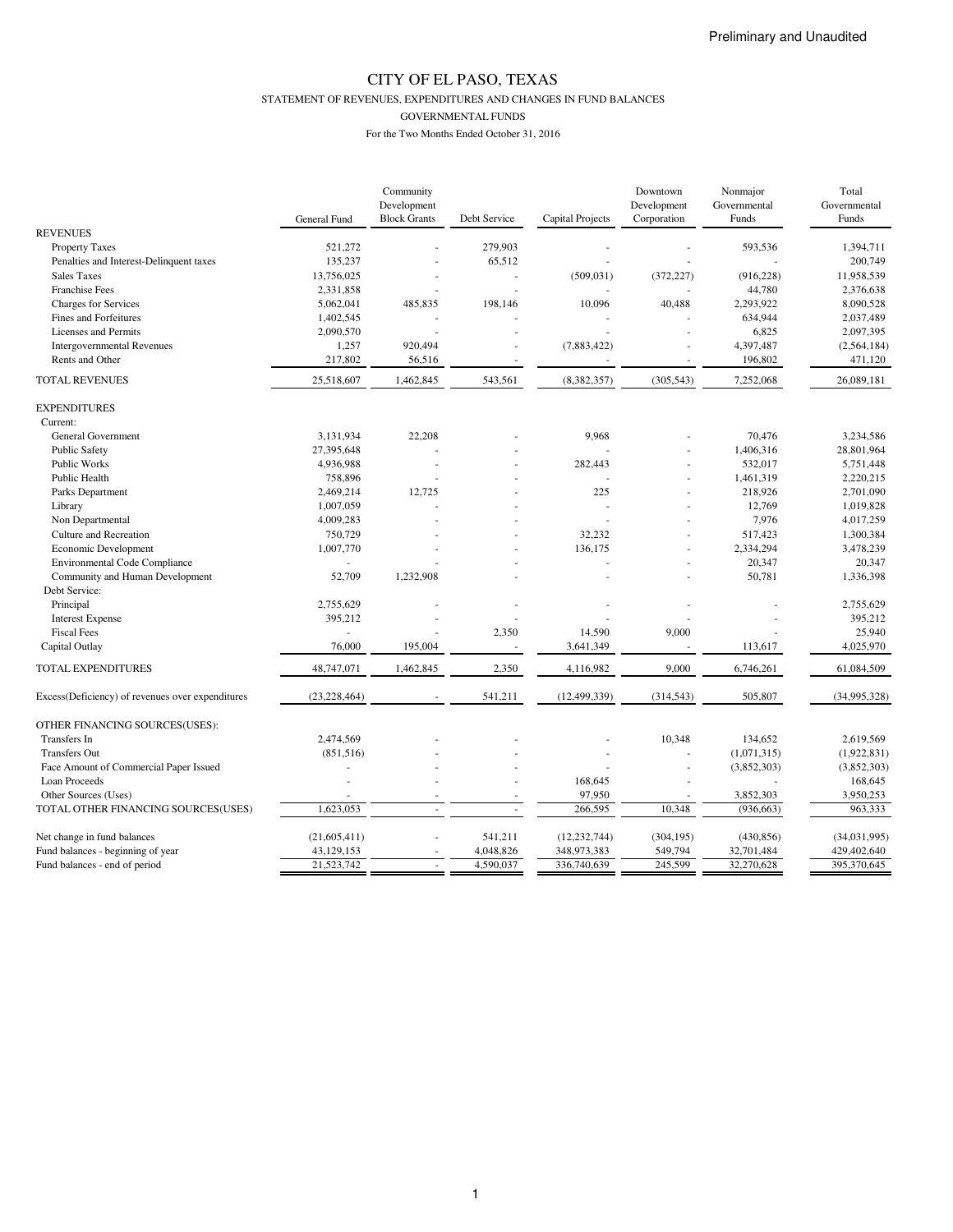#### STATEMENT OF NET POSITION CITY OF EL PASO, TEXAS October 31, 2016 PROPRIETARY FUNDS

|                                                              | Business-type Activities - Enterprise Funds |                           |                      |                                 |                                      |                         |                                                        |
|--------------------------------------------------------------|---------------------------------------------|---------------------------|----------------------|---------------------------------|--------------------------------------|-------------------------|--------------------------------------------------------|
|                                                              | El Paso<br>International<br>Airport         | Environmental<br>Services | <b>Mass Transit</b>  | International<br><b>Bridges</b> | Tax Office<br><b>Enterprise Fund</b> | Totals                  | Governmental<br>Activities - Internal<br>Service Funds |
| <b>ASSETS</b>                                                |                                             |                           |                      |                                 |                                      |                         |                                                        |
| Current assets:                                              |                                             |                           |                      |                                 |                                      |                         |                                                        |
| Cash and Cash Equivalents                                    | 37,060,867                                  | 28,635,781                | (24, 495, 725)       | 384,589                         | 97,894                               | 41,683,406              | 19,571,123                                             |
| Receivables - Net of Allowances:                             |                                             |                           |                      |                                 |                                      |                         |                                                        |
| Taxes                                                        |                                             |                           | 6,909,373            |                                 |                                      | 6,909,373               |                                                        |
| Interest                                                     | 1,030                                       |                           |                      | 143                             |                                      | 1,173                   | 568                                                    |
| Trade                                                        | 1,025,035                                   | 3,365,971                 | 289,140              |                                 |                                      | 4,680,146               | 5,160                                                  |
| Due from Other Government Agencies                           | 1,306,545                                   | 83,441                    | 687,192              |                                 |                                      | 2,077,178<br>695,526    |                                                        |
| Prepaid Items<br>Due From Other Funds                        | 348,253                                     |                           | 347,273<br>2,877,845 |                                 |                                      | 2,877,845               | 1,035,672                                              |
| Inventory                                                    | 1,557,179                                   |                           | 4,242,673            |                                 |                                      | 5,799,852               | 500,001                                                |
| Total current assets                                         | 41.298.909                                  | 32,085,193                | (9,142,229)          | 384,732                         | 97,894                               | 64,724,499              | 21,112,524                                             |
| Noncurrent assets:                                           |                                             |                           |                      |                                 |                                      |                         |                                                        |
| Restricted Cash and Cash Equivalents                         |                                             | 20,146,294                |                      | 4,760,709                       |                                      | 24,907,003              |                                                        |
| Capital Assets:                                              |                                             |                           |                      |                                 |                                      |                         |                                                        |
| Land                                                         | 1,381,099                                   | 6,887,813                 | 11,871,902           | 2,469,531                       |                                      | 22,610,345              |                                                        |
| Buildings, Improvements & Equipment, Net                     | 244,030,980                                 | 33,103,200                | 101,668,854          | 15,395,154                      | 29,123                               | 394,227,311             |                                                        |
| <b>Construction</b> in Progress                              | 18,579,006                                  | 1,028,207                 | 49,748,314           | 119,430                         |                                      | 69,474,957              | 398,674                                                |
| Total noncurrent assets                                      | 263,991,085                                 | 61,165,514                | 163,289,070          | 22,744,824                      | 29,123                               | 511,219,616             | 398,674                                                |
| <b>TOTAL ASSETS</b>                                          | 305,289,994                                 | 93,250,707                | 154,146,841          | 23,129,556                      | 127,017                              | 575,944,115             | 21,511,198                                             |
|                                                              |                                             |                           |                      |                                 |                                      |                         |                                                        |
| DEFERRED OUTFLOWS OF RESOURCES                               |                                             |                           |                      |                                 |                                      |                         |                                                        |
| Deferred Outflow of Resources - Pension Contributions        | 1.163.933                                   | 1,745,489                 | 3,152,089            | 216,260                         |                                      | 6,277,771               | 504,872                                                |
| Deferred Outflow of Resources - Econ/Demog Losses            | 189,147                                     | 283,654                   | 512,235              | 35,144                          |                                      | 1,020,180               | 82,045                                                 |
| <b>Total Deferred Outflows of Resources</b>                  | 1,353,080                                   | 2,029,143                 | 3,664,324            | 251,404                         |                                      | 7,297,951               | 586,917                                                |
| Total Assets & Deferred Outflows                             | 306, 643, 074                               | 95,279,850                | 157,811,165          | 23,380,960                      | 127,017                              | 583,242,066             | 22,098,115                                             |
|                                                              |                                             |                           |                      |                                 |                                      |                         |                                                        |
| <b>LIABILITIES</b>                                           |                                             |                           |                      |                                 |                                      |                         |                                                        |
| Current liabilities:                                         |                                             |                           |                      |                                 |                                      |                         |                                                        |
| Accounts Payable                                             | 2,035,995                                   | 550,084                   | 1,368,584            | 2,772                           | 1,714                                | 3,959,149               | 294,038                                                |
| Current Portion - Bonds, Notes and Capital                   | 1,831,900                                   | 1,495,494                 | 1,575,436            | 1,104,943                       |                                      | 6,007,773               |                                                        |
| Due to Other Funds                                           | 1,091,230                                   | 1,886,196                 | 1,446,974            | 319,476                         |                                      | 4,743,876               |                                                        |
| <b>Taxes Payable</b>                                         | 54,395                                      |                           |                      |                                 |                                      | 54,395                  |                                                        |
| Interest Payable on Bonds and Notes                          | 108,945                                     | 40,138                    | 101,043              | 12,362                          |                                      | 262,488                 |                                                        |
| <b>Unearned Revenue</b>                                      | 1,075,305                                   | 95,150                    | 246,105              | 5,000                           |                                      | 1,421,560               |                                                        |
| Construction Contracts and Retainage Payable                 | 3,998,703                                   |                           |                      |                                 |                                      | 3,998,703               |                                                        |
| Compensated Absences - Current                               | 2,157,892                                   | 904,848                   | 1,658,295            | 184,032                         |                                      | 4,905,067               |                                                        |
| Landfill Closure Costs - Current                             |                                             | 992,875                   |                      |                                 |                                      | 992,875                 |                                                        |
| Total current liabilities                                    | 12,354,365                                  | 5,964,785                 | 6,396,437            | 1,628,585                       | 1,714                                | 26,345,886              | 294,038                                                |
| Noncurrent liabilities:                                      |                                             |                           |                      |                                 |                                      |                         |                                                        |
| Certificates of Obligation Bonds                             |                                             | 19,797,832                | 55,495,585           | 4,919,905                       |                                      | 80,213,322              |                                                        |
| <b>Revenue Bonds</b>                                         | 54,457,144                                  | (6,712)                   |                      | (48, 896)                       |                                      | 54,401,536              |                                                        |
| <b>Compensated Absences</b><br><b>Landfill Closure Costs</b> | 608,636                                     | 255,214<br>19,029,543     | 467,724              | 51,906                          | 177,989                              | 1,561,469<br>19,029,543 | 725,327                                                |
| Delta Transfer Station Closure Costs                         |                                             | 123,876                   |                      |                                 |                                      | 123,876                 |                                                        |
| Claims and Judgments                                         |                                             |                           | 467,845              |                                 |                                      | 467,845                 | 15,220,661                                             |
| Net Pension Obligation                                       | 6,461,516                                   | 9,690,003                 | 17,498,673           | 747,751                         |                                      | 34,397,943              | 2,802,774                                              |
| Other Postemployment Benefits                                | 4,547,191                                   | 6,211,703                 | 9,704,452            | 941,606                         |                                      | 21,404,952              | 1,846,793                                              |
| Total noncurrent liabilities                                 | 66,074,487                                  | 55,101,459                | 83,634,279           | 6,612,272                       | 177,989                              | 211,600,486             | 20,595,555                                             |
| <b>TOTAL LIABILITIES</b>                                     | 78,428,852                                  | 61,066,244                | 90,030,716           | 8,240,857                       | 179,703                              | 237,946,372             | 20,889,593                                             |
|                                                              |                                             |                           |                      |                                 |                                      |                         |                                                        |
| DEFERRED INFLOWS OF RESOURCES                                |                                             |                           |                      |                                 |                                      |                         |                                                        |
| Deferred Inflow of Resources - Investment Earnings           | 2,437,059                                   | 3,654,731                 | 6,599,889            | 905,618                         |                                      | 13,597,297              | 1,057,108                                              |
| Total Deferred Inflows of Resources                          | 2,437,059                                   | 3,654,731                 | 6,599,889            | 905,618                         |                                      | 13,597,297              | 1,057,108                                              |
| <b>NET POSITION</b>                                          |                                             |                           |                      |                                 |                                      |                         |                                                        |
| Net investment in capital assets                             | 205,426,293                                 | 21,187,962                | 107,692,442          | 13,100,744                      |                                      | 347,407,441             | 75,882                                                 |
| Unrestricted                                                 | 20,350,870                                  | 9,370,913                 | (46,511,882)         | 1,133,741                       | (52, 686)                            | (15,709,044)            | 75,532                                                 |
| TOTAL NET POSITION                                           | 225,777,163                                 | 30,558,875                | 61,180,560           | 14,234,485                      | (52, 686)                            | 331,698,397             | 151,414                                                |
|                                                              |                                             |                           |                      |                                 |                                      |                         |                                                        |
| TOTAL LIABILITIES AND NET POSITION                           | 306,643,074                                 | 95,279,850                | 157,811,165          | 23,380,960                      | 127,017                              | 583,242,066             | 22,098,115                                             |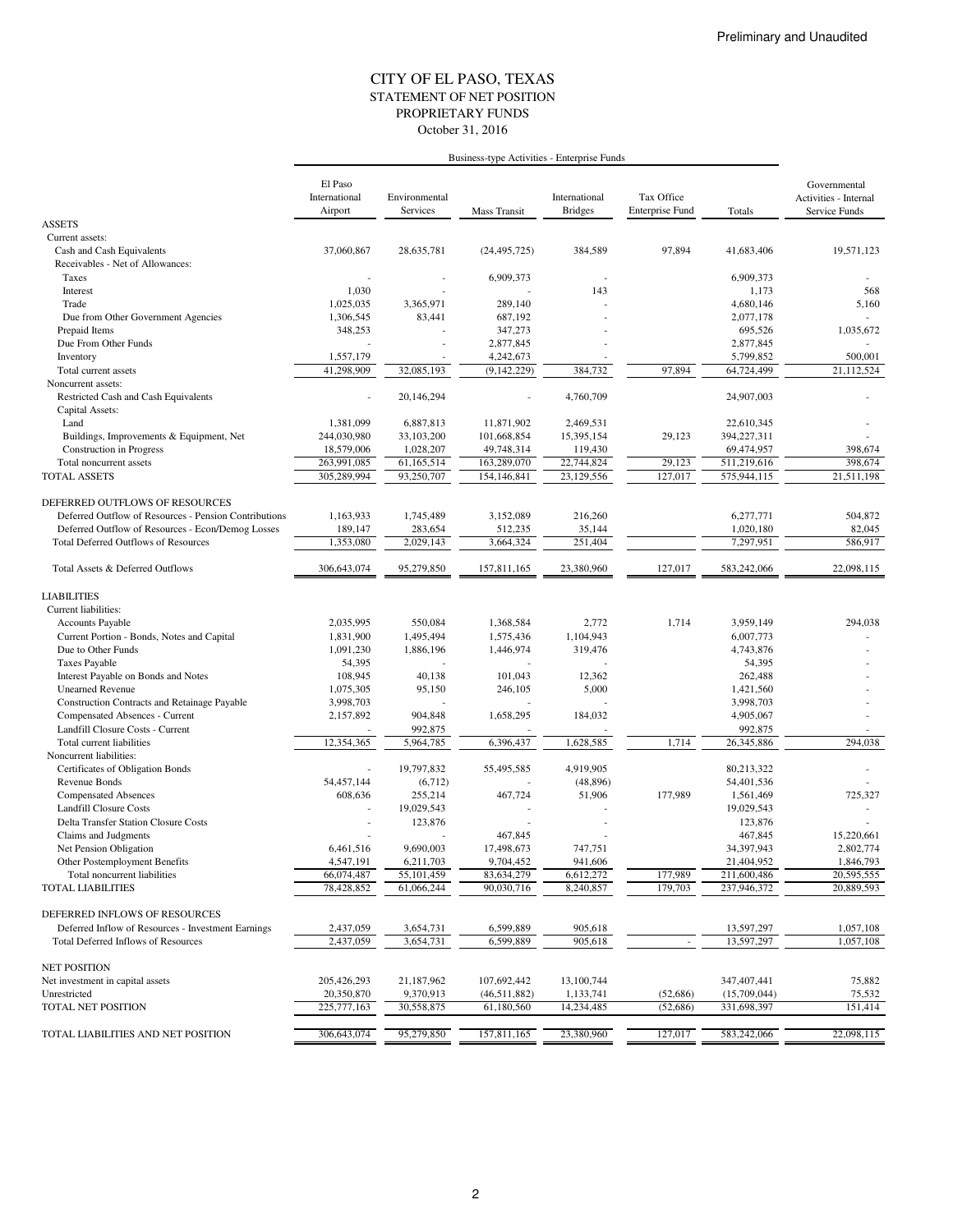#### CITY OF EL PASO, TEXAS STATEMENT OF REVENUES, EXPENSES AND CHANGES IN FUND NET POSITIONPROPRIETARY FUNDSFor the Two Months Ended October 31, 2016

|                                               |                            |                                     |                            |                           |                     | Business-type Activities - Enterprise Funds |                            |                                 |                            |                                  |              |                                                                  |
|-----------------------------------------------|----------------------------|-------------------------------------|----------------------------|---------------------------|---------------------|---------------------------------------------|----------------------------|---------------------------------|----------------------------|----------------------------------|--------------|------------------------------------------------------------------|
|                                               | Operating<br><b>Budget</b> | El Paso<br>International<br>Airport | Operating<br><b>Budget</b> | Environmental<br>Services | Operating<br>Budget | Mass Transit                                | Operating<br><b>Budget</b> | International<br><b>Bridges</b> | Operating<br><b>Budget</b> | Tax Office<br>Enterprise<br>Fund | Total        | Governmental<br>Activities -<br><b>Internal Service</b><br>Funds |
| <b>OPERATING REVENUES:</b>                    |                            |                                     |                            |                           |                     |                                             |                            |                                 |                            |                                  |              |                                                                  |
| <b>Intergovernmental Revenues</b>             |                            |                                     |                            | ٠                         |                     |                                             |                            |                                 | 1,818,346                  |                                  |              |                                                                  |
| Penalties and Interest-Delinquent taxes       |                            |                                     |                            |                           |                     |                                             |                            |                                 | 30,000                     | 83,384                           | 83.384       |                                                                  |
| Charges of Rentals and Fees                   | 37,323,866                 | 5,406,855                           | 46,191,376                 | 4,134,015                 | 70,000              | 20.315                                      | 87.411                     | 541                             |                            |                                  | 9,561,726    |                                                                  |
| Charges of Tolls                              |                            |                                     |                            |                           |                     |                                             | 21,863,933                 | 3,608,009                       |                            |                                  | 3,608,009    |                                                                  |
| Charges of Fares and Fees                     | 374,500                    | 124,372                             | 487,300                    | 260,924                   | 10,830,000          | 1,542,954                                   | $\overline{a}$             |                                 |                            |                                  | 1,928,250    |                                                                  |
| Sales to Departments                          |                            |                                     |                            |                           |                     |                                             |                            |                                 |                            |                                  |              | 2,804,908                                                        |
| <b>Premium Contributions</b>                  |                            |                                     |                            |                           |                     |                                             |                            |                                 |                            |                                  |              | 8,727,338                                                        |
| <b>General Revenues</b>                       | 237,682                    | 155,522                             | 1,365,000                  | 28,920                    | 2,500,000           | 165                                         | 921,618                    | 58,542                          |                            |                                  | 243,149      | 356,492                                                          |
| <b>Total Operating Revenues</b>               | 37,936,048                 | 5,686,749                           | 48,043,676                 | 4,423,859                 | 13,400,000          | 1,563,434                                   | 22,872,962                 | 3,667,092                       | 1,848,346                  | 83,384                           | 15,424,518   | 11,888,738                                                       |
| <b>OPERATING EXPENSES:</b>                    |                            |                                     |                            |                           |                     |                                             |                            |                                 |                            |                                  |              |                                                                  |
| <b>Personnel Services</b>                     | 17,840,614                 | 2,145,218                           | 23,637,891                 | 2,721,117                 | 25,357,475          | 4,444,711                                   | 3,362,955                  | 375,681                         | 1,176,294                  | 124,154                          | 9,810,881    | 875,137                                                          |
| <b>Contractual Services</b>                   | 79,000                     |                                     | 10,000                     |                           |                     |                                             | 2,963,993                  | 319,092                         |                            | $\overline{\phantom{a}}$         | 319,092      |                                                                  |
| Professional Services                         | 940,375                    | 17,798                              | 57,689                     |                           | 250,769             | 120                                         | 292,710                    | 3,275                           |                            | ÷,                               | 21,193       | 40,178                                                           |
| <b>Outside Contracts</b>                      | 7,417,541                  | 793,933                             | 7,887,200                  | 1,225,250                 | 12,781,184          | 798,787                                     | 1,875,600                  | 154,785                         | 227,000                    | 3,864                            | 2,976,619    | 461,851                                                          |
| Fuel and Lubricants                           | 284,923                    | 21,745                              | 3,277,500                  | 369,463                   | 2,552,450           | 260,159                                     | 12,350                     | 832                             | 500                        | 17                               | 652,216      | 560,197                                                          |
| Materials and Supplies                        | 1,079,265                  | 104,676                             | 3,764,071                  | 181,831                   | 632,150             | 547,643                                     | 140,154                    | 5,910                           | 179,550                    | 99,633                           | 939,693      | 682,852                                                          |
| Communications                                | 382,825                    | 31,222                              | 370,100                    | 401                       | 103,250             | 5,256                                       | 27,672                     | 137                             |                            | ÷,                               | 37,016       | 39                                                               |
| Utilities                                     | 1,955,099                  | 337,920                             | 228,700                    | 29,060                    | 1,390,000           | 170,620                                     | 94,500                     | 9,726                           | $\overline{\phantom{a}}$   | $\overline{\phantom{a}}$         | 547,326      | 4,080                                                            |
| Operating Leases                              | 51,700                     | 1,608                               | 83,500                     | 6,044                     | 366,959             | 47,340                                      | 346,754                    | 57,058                          | 134,600                    | 32,428                           | 144,478      | 1,952                                                            |
| <b>Travel and Entertainment</b>               | 149,240                    | 68,007                              | 101,800                    | 9,402                     | 44,000              | 6,914                                       | 16,000                     | 1,808                           | 14,000                     | 1,552                            | 87,683       | 746                                                              |
| <b>Benefits Provided</b>                      | 500                        | 78                                  |                            |                           | 45,000              | 881                                         |                            |                                 |                            |                                  | 959          | 9,620,612                                                        |
| Maintenance and Repairs                       | 941,500                    | 102,676                             | 399,011                    | 1,644                     | 520,000             | 36,731                                      | 393,148                    | 35,216                          |                            |                                  | 176,267      | 163,250                                                          |
| Landfill and Transfer Station Utilization     |                            |                                     | 3,150,000                  | 400,000                   |                     |                                             |                            |                                 |                            |                                  | 400,000      |                                                                  |
| Other Operating Expenses                      | 2,773,681                  | 117,149                             | 6,549,271                  | 1,094,531                 | 8,644,512           | 919,284                                     | 105,350                    | 17,552                          | 496,402                    | 73,536                           | 2,222,052    | 4,179                                                            |
| Depreciation                                  |                            | 2,970,900                           |                            | 2,838,139                 |                     | 3,810,805                                   |                            | 361,223                         |                            |                                  | 9,981,067    | 1,626                                                            |
| <b>Total Operating Expenses</b>               | 33,896,263                 | 6,712,930                           | 49,516,733                 | 8,876,882                 | 52,687,749          | 11,049,251                                  | 9,631,185                  | 1,342,295                       | 2,228,346                  | 335,184                          | 28,316,542   | 12,416,699                                                       |
| Operating Income (Loss)                       | 4,039,785                  | (1,026,181)                         | (1,473,057)                | (4,453,023)               | (39, 287, 749)      | (9,485,817)                                 | 13,241,777                 | 2,324,797                       | (380,000)                  | (251, 800)                       | (12,892,024) | (527,961)                                                        |
|                                               |                            |                                     |                            |                           |                     |                                             |                            |                                 |                            |                                  |              |                                                                  |
| NONOPERATING REVENUES (EXPENSES):             |                            |                                     |                            |                           |                     |                                             |                            |                                 |                            |                                  |              |                                                                  |
| <b>Interest Revenue</b>                       | 105,000                    |                                     |                            |                           |                     |                                             |                            |                                 |                            |                                  |              |                                                                  |
| <b>Interest Expense</b>                       |                            |                                     | (915, 647)                 |                           | (2,033,234)         |                                             | (282,000)                  |                                 |                            |                                  |              |                                                                  |
| Passenger Facility Charge                     |                            | 726,551                             |                            |                           |                     |                                             |                            |                                 |                            |                                  | 726,551      |                                                                  |
| <b>Customer Facility Charge</b>               | 3,300,000                  | 577,990                             |                            |                           |                     |                                             |                            |                                 |                            |                                  | 577,990      |                                                                  |
| Sales Tax                                     |                            |                                     |                            |                           | 43,824,530          | 6,557,121                                   |                            |                                 |                            |                                  | 6,557,121    |                                                                  |
| FTA Subsidy                                   |                            |                                     |                            |                           |                     |                                             |                            |                                 |                            |                                  |              |                                                                  |
| <b>Total NonOperating Revenues (Expenses)</b> | 3,405,000                  | 1,304,541                           | (915, 647)                 |                           | 41,791,295          | 6,557,121                                   | (282,000)                  |                                 |                            |                                  | 7,861,662    |                                                                  |
| Income (Loss) Before Capital Contributions    |                            |                                     |                            |                           |                     |                                             |                            |                                 |                            |                                  |              |                                                                  |
| and Transfers                                 | 7,444,785                  | 278,360                             | (2,388,704)                | (4,453,023)               | 2,503,546           | (2,928,696)                                 | 12,959,777                 | 2,324,797                       | (380,000)                  | (251,800)                        | (5,030,362)  | (527, 961)                                                       |
| Capital Contributions                         |                            |                                     |                            |                           |                     | 22,437                                      |                            |                                 |                            |                                  | 22,437       |                                                                  |
| <b>Transfers Out</b>                          | (1,444,775)                |                                     | (7,668,249)                | 1,332,100                 | 320,500             |                                             | (12,209,632)               | (2,072,328)                     |                            |                                  | (740, 228)   |                                                                  |
| Change in net assets                          | 6,000,010                  | 278,360                             | (10,056,953)               | (3,120,923)               | 2,824,046           | (2,906,259)                                 | 750,144                    | 252,469                         | (380,000)                  | (251, 800)                       | (5,748,153)  | (527, 961)                                                       |
| <b>Total Net Position-beginning</b>           |                            | 225,498,803                         |                            | 33,679,798                |                     | 64,086,819                                  |                            | 13,982,016                      |                            | 199,114                          | 337,446,550  | 679,375                                                          |
| <b>Total Net Position-ending</b>              | 6,000,010                  | 225,777,163                         | (10,056,953)               | 30,558,875                | 2,824,046           | 61,180,560                                  | 750,144                    | 14,234,485                      | (380,000)                  | (52,686)                         | 331,698,397  | 151,414                                                          |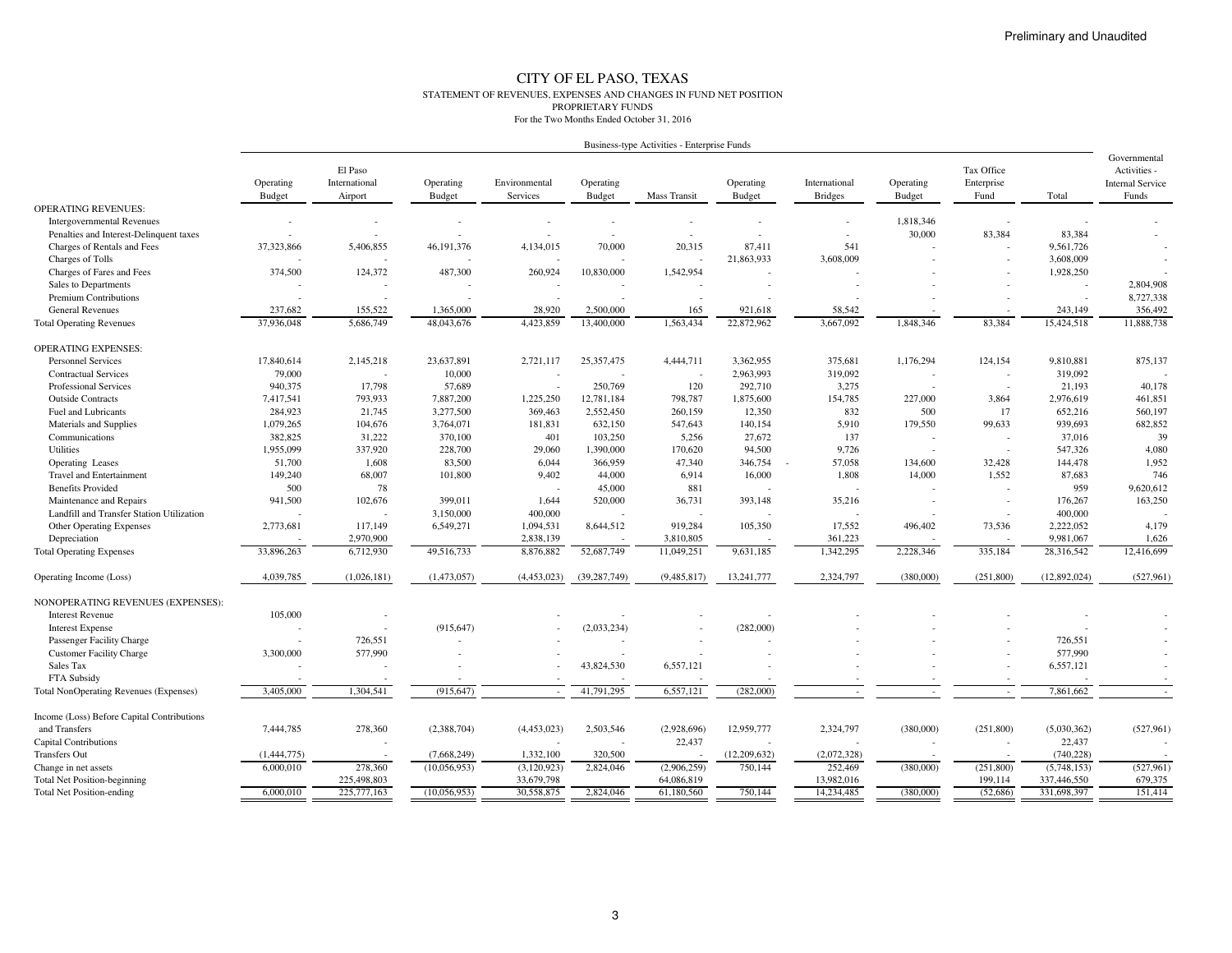STATEMENT OF CASH FLOWS PROPRIETARY FUNDS

|                                                                           |                                  |                                  |                     | Business-type Activities - Enterprise Funds |                                      |                |                                                                  |
|---------------------------------------------------------------------------|----------------------------------|----------------------------------|---------------------|---------------------------------------------|--------------------------------------|----------------|------------------------------------------------------------------|
|                                                                           | El Paso International<br>Airport | Environmental<br><b>Services</b> | <b>Mass Transit</b> | International<br><b>Bridges</b>             | Tax Office<br><b>Enterprise Fund</b> | Totals         | Governmental<br>Activities -<br><b>Internal Service</b><br>Funds |
| <b>CASH FLOWS FROM OPERATING ACTIVITIES</b>                               |                                  |                                  |                     |                                             |                                      |                |                                                                  |
| Receipts from Customers                                                   | 6,297,345                        | 4,918,720                        | 1,288,986           | 3,672,846                                   | 85,985                               | 16,263,882     | 11,893,787                                                       |
| Payments to Suppliers                                                     | (3,002,738)                      | 4,667,038                        | (5,339,785)         | (758, 579)                                  | (235, 422)                           | (4,669,486)    | (13, 137, 758)                                                   |
| Payments to Employees                                                     | (2,378,691)                      | (3,026,328)                      | (4,929,547)         | (419,918)                                   | (141, 347)                           | (10,895,831)   | (964, 658)                                                       |
| Net cash provided (used) by operating activities                          | 915,916                          | 6,559,430                        | (8,980,346)         | 2,494,349                                   | (290, 784)                           | 698,565        | (2,208,629)                                                      |
| <b>CASH FLOWS FROM NONCAPITAL</b>                                         |                                  |                                  |                     |                                             |                                      |                |                                                                  |
| <b>FINANCING ACTIVITIES</b>                                               |                                  |                                  |                     |                                             |                                      |                |                                                                  |
| Transfers to Other Funds                                                  |                                  | 1,332,100                        |                     | (2,072,328)                                 |                                      | (740, 228)     |                                                                  |
| Transfers from Other Funds                                                |                                  |                                  |                     |                                             |                                      |                |                                                                  |
| Sales Tax                                                                 |                                  |                                  | 6,311,682           |                                             |                                      | 6,311,682      |                                                                  |
| FTA Subsidy                                                               |                                  |                                  |                     |                                             |                                      |                |                                                                  |
| Net cash provided (used) by noncapital financing                          |                                  |                                  |                     |                                             |                                      |                |                                                                  |
| activities                                                                |                                  | 1,332,100                        | 6,311,682           | (2,072,328)                                 |                                      | 5,571,454      |                                                                  |
| <b>CASH FLOWS FROM CAPITAL AND</b><br><b>RELATED FINANCING ACTIVITIES</b> |                                  |                                  |                     |                                             |                                      |                |                                                                  |
| Proceeds from Disposals                                                   |                                  |                                  |                     |                                             |                                      |                |                                                                  |
| Passenger Facility Charge                                                 | 726,551                          |                                  |                     |                                             |                                      | 726,551        |                                                                  |
| <b>Customer Facility Charges</b>                                          | 577,990                          |                                  |                     |                                             |                                      | 577,990        |                                                                  |
| Capital Contributions from Federal Government                             | $\sim$                           | 3,742,395                        | 22,437              |                                             |                                      | 3,764,832      |                                                                  |
| Purchases of Capital Assets                                               | (1,192,520)                      | (9,676,330)                      | (1, 142, 351)       | (28,071)                                    | (110, 586)                           | (12, 149, 858) |                                                                  |
| Payment of Landfill Closure and Transfer Station costs                    |                                  |                                  |                     |                                             |                                      |                |                                                                  |
| Proceeds from Capital Debt                                                |                                  |                                  |                     |                                             |                                      |                |                                                                  |
| Principal Paid on Capital Debt                                            |                                  |                                  |                     |                                             |                                      |                |                                                                  |
| Interest Paid on Capital Debt                                             |                                  |                                  |                     |                                             |                                      |                |                                                                  |
| <b>Unamortized Bond Issue Expense</b>                                     |                                  |                                  |                     |                                             |                                      |                |                                                                  |
| Proceeds from Sale of Capital Assets                                      |                                  | 110,586                          | 8,306               |                                             | 110,586                              | 229,478        |                                                                  |
| Net cash provided (used) by capital and related                           |                                  |                                  |                     |                                             |                                      |                |                                                                  |
| financing activities                                                      | 112,021                          | (5,823,349)                      | (1,111,608)         | (28,071)                                    |                                      | (6,851,007)    |                                                                  |
| <b>CASH FLOWS FROM INVESTING ACTIVITIES</b>                               |                                  |                                  |                     |                                             |                                      |                |                                                                  |
| Proceeds from sales and maturities of investments                         |                                  |                                  |                     |                                             |                                      |                |                                                                  |
| Purchases of Investments                                                  |                                  |                                  |                     |                                             |                                      |                |                                                                  |
| Interest                                                                  |                                  |                                  |                     |                                             |                                      |                |                                                                  |
| Net cash provided (used) by investing activities                          | ÷.                               |                                  |                     |                                             |                                      |                |                                                                  |
| Net increase (decrease) in cash and cash equivalents                      | 1,027,937                        | 2,068,181                        | (3,780,272)         | 393,950                                     | (290, 784)                           | (580, 988)     | (2,208,629)                                                      |
| Cash and Cash Equivalents - beginning of the year                         | 36,032,930                       | 46,713,894                       | (20,715,453)        | 4,751,348                                   | 388,678                              | 67,171,397     | 21,779,752                                                       |
| Cash and Cash Equivalents - end of the year                               | 37,060,867                       | 48,782,075                       | (24, 495, 725)      | 5,145,298                                   | 97,894                               | 66,590,409     | 19,571,123                                                       |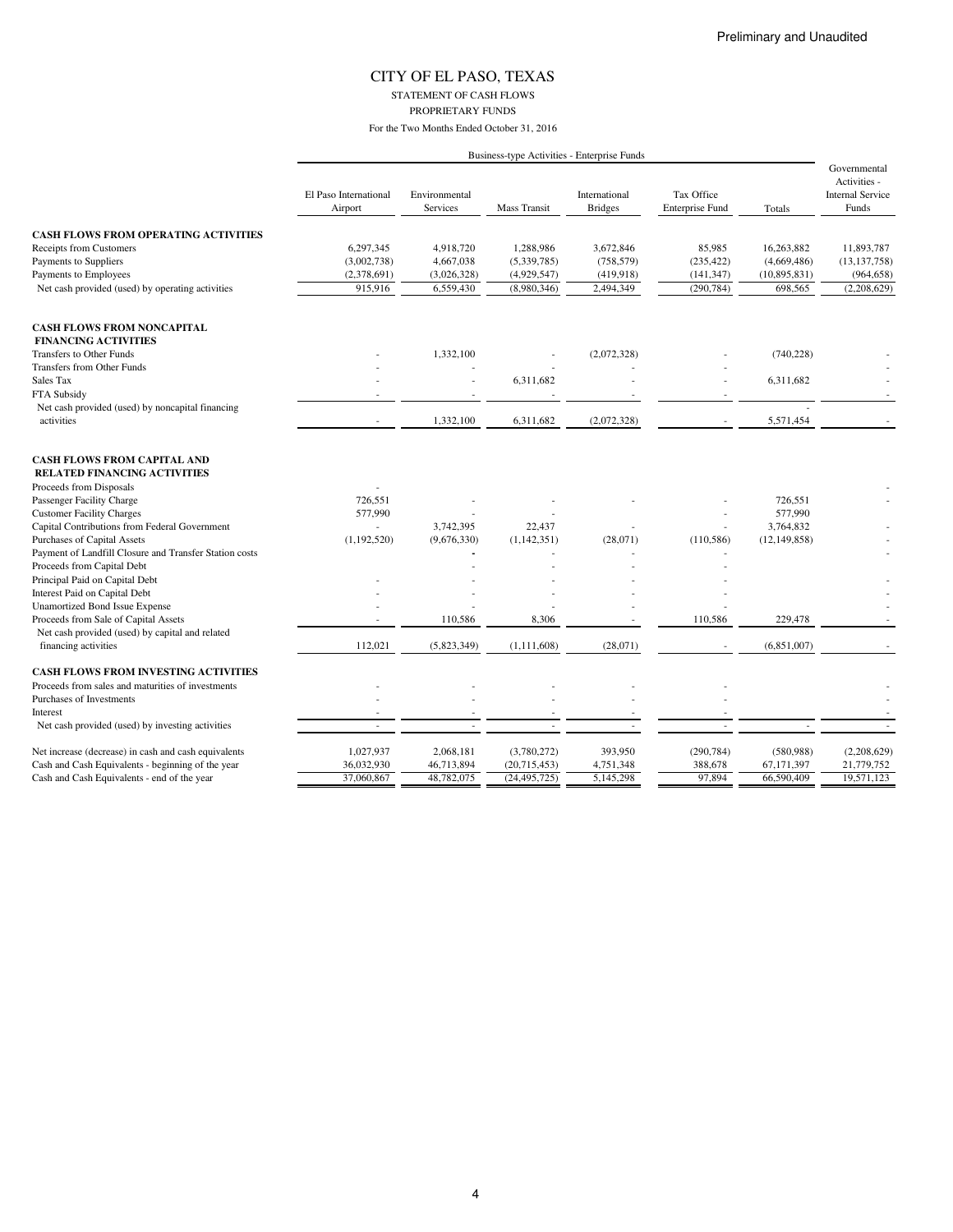STATEMENT OF CASH FLOWS PROPRIETARY FUNDS

For the Two Months Ended October 31, 2016

|                                                                                                          |                                  | Business-type Activities - Enterprise Funds |              |                                 |                                      |             |                                                                  |
|----------------------------------------------------------------------------------------------------------|----------------------------------|---------------------------------------------|--------------|---------------------------------|--------------------------------------|-------------|------------------------------------------------------------------|
|                                                                                                          | El Paso International<br>Airport | Environmental<br>Services                   | Mass Transit | International<br><b>Bridges</b> | Tax Office<br><b>Enterprise Fund</b> | Totals      | Governmental<br>Activities -<br><b>Internal Service</b><br>Funds |
| RECONCILIATION OF OPERATING INCOME (LOSS) TO NET CASH<br><b>PROVIDED (USED) BY OPERATING ACTIVITIES:</b> |                                  |                                             |              |                                 |                                      |             |                                                                  |
| Operating Income (Loss)                                                                                  | (1,026,181)                      | 4,588,645                                   | (9,485,817)  | 2,324,797                       | (251,800)                            | (3,850,356) | (527, 961)                                                       |
| Adjustments to Reconcile Operating Income to Net Cash                                                    |                                  |                                             |              |                                 |                                      |             |                                                                  |
| Provided (Used) by Operating Activities:                                                                 |                                  |                                             |              |                                 |                                      |             |                                                                  |
| Landfill and Transfer Station Utilization                                                                |                                  |                                             |              |                                 |                                      |             |                                                                  |
| Depreciation Expense                                                                                     | 2,970,900                        | 2,838,139                                   | 3,810,805    | 361,223                         | ۰                                    | 9,981,067   | 1,626                                                            |
| <b>Compensated Absences</b>                                                                              |                                  |                                             |              |                                 |                                      |             |                                                                  |
| Other Post Employment Benefits                                                                           |                                  |                                             |              |                                 |                                      |             |                                                                  |
| Net Pension Obligation                                                                                   |                                  |                                             |              |                                 |                                      |             |                                                                  |
| Change in Assets and Liabilities:                                                                        |                                  |                                             |              |                                 |                                      |             |                                                                  |
| Receivables, Net                                                                                         | 1,723,512                        | 494,861                                     | 193,821      | 5,754                           | 2,601                                | 2,420,549   | 5,049                                                            |
| Inventories                                                                                              |                                  |                                             | (288,060)    |                                 |                                      | (288,060)   | (95, 897)                                                        |
| <b>Other Assets</b>                                                                                      |                                  |                                             |              |                                 |                                      |             | (500, 001)                                                       |
| Accounts and other payables                                                                              | (1,406,787)                      | (1,057,004)                                 | (2,742,197)  | (153, 188)                      | (24, 392)                            | (5,383,568) | (1,001,924)                                                      |
| <b>Accrued Expenses</b>                                                                                  | (1,345,528)                      | (305, 211)                                  | (468, 898)   | (44, 237)                       | (17, 193)                            | (2,181,067) | (89, 521)                                                        |
| Net cash provided (used) by operating activities                                                         | 915,916                          | 6,559,430                                   | (8,980,346)  | 2,494,349                       | (290, 784)                           | 698,565     | (2,208,629)                                                      |

5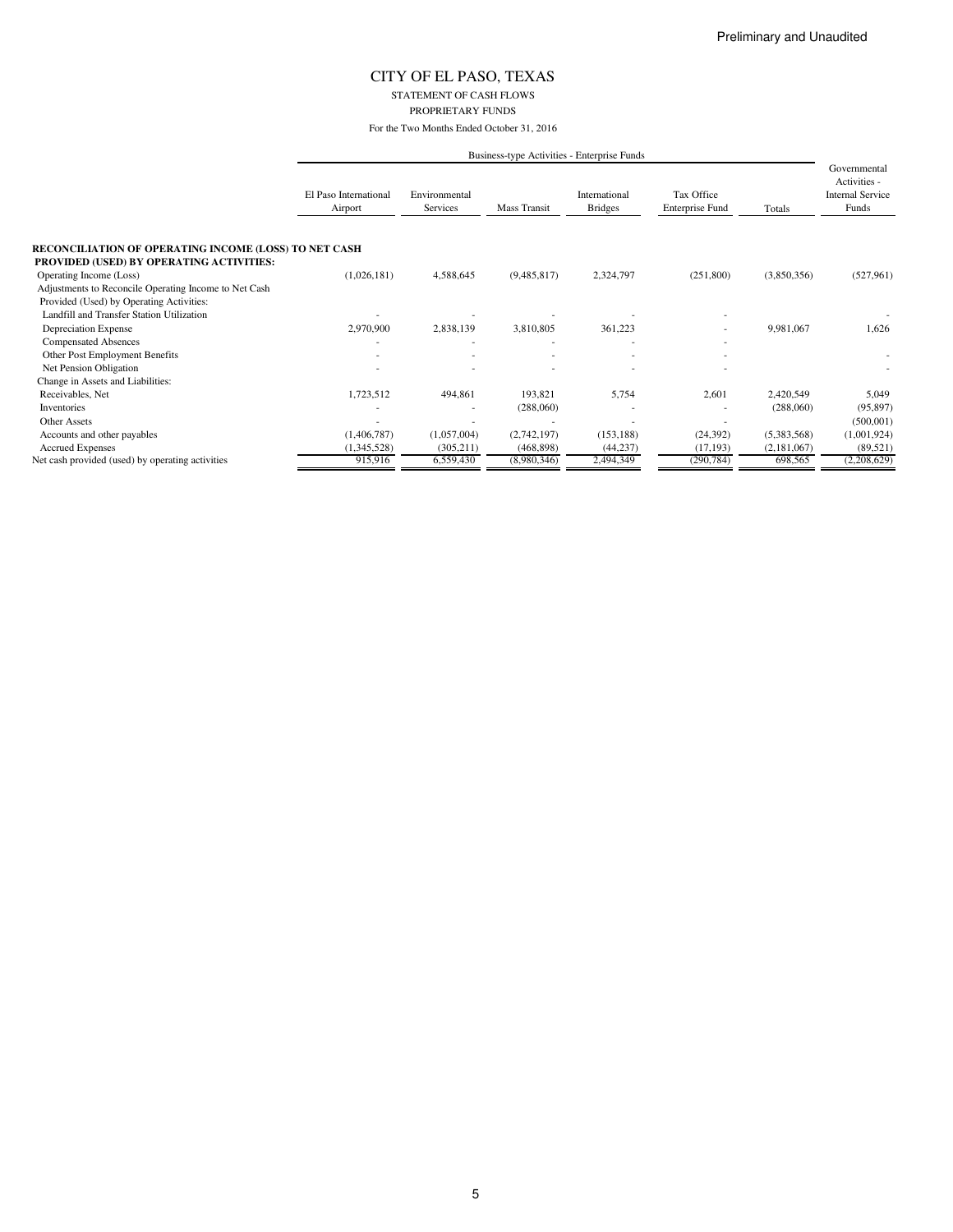### CITY OF EL PASO, TEXAS STATEMENT OF FIDUCIARY NET POSITION FIDUCIARY FUNDS October 31, 2016

|                                                                               | Private-Purpose            |           |                     |
|-------------------------------------------------------------------------------|----------------------------|-----------|---------------------|
|                                                                               | <b>Pension Trust Funds</b> | Trusts    | <b>Agency Funds</b> |
| <b>ASSETS</b>                                                                 |                            |           |                     |
| Cash and Cash Equivalents                                                     | 20,884,120                 | 4,201,615 | 473,362,847         |
| Investments:                                                                  |                            |           |                     |
| Commingled Funds                                                              | 53,833,171                 |           |                     |
| High-yield Bond Obligations                                                   | 47,826,591                 |           |                     |
| <b>Mutual Funds</b>                                                           | 21,254,906                 |           |                     |
| Corporate Stocks                                                              | 102,495,709                |           |                     |
| <b>Bank Collective Investment Funds</b>                                       | 186,488,037                |           |                     |
| Foreign Exchange Contract                                                     |                            |           |                     |
| Private Equities                                                              | 115,512,002                |           |                     |
| Investment in Real Estate Funds                                               | 142,368,654                |           |                     |
| <b>Fixed Income Securities</b>                                                | 459,583,003                |           |                     |
| <b>Domestic Equities</b>                                                      | 429,373,652                |           |                     |
| <b>International Equities</b>                                                 | 365,590,763                |           |                     |
| Invested securities lending collateral                                        | 100,302,725                |           |                     |
| Receivables - Net of Allowances                                               |                            |           |                     |
| Trade                                                                         |                            |           | 5.591               |
| <b>Commission Credits Receivable</b>                                          | 135,603                    |           |                     |
| Due from Brokers For Securities Sold                                          | 279,023                    |           |                     |
| <b>Employer Contributions</b>                                                 | 1,006,779                  |           |                     |
| <b>Employee Contributions</b>                                                 | 698,104                    |           |                     |
| Interest                                                                      | 843,024                    |           |                     |
| Other                                                                         | 171                        |           |                     |
| <b>Taxes</b>                                                                  | $\overline{a}$             |           | 79, 177, 298        |
| Prepaid Items                                                                 | 22,895                     |           |                     |
| Due from Other Funds                                                          |                            |           | 294,337             |
| Capital Assets:                                                               |                            |           |                     |
| Buildings, Improvements & Equipment, Net                                      | 2,703,656                  |           |                     |
| <b>Total Assets</b>                                                           | 2,051,202,588              | 4,201,615 | 552,840,073         |
|                                                                               |                            |           |                     |
| <b>LIABILITIES</b>                                                            |                            |           |                     |
| Accounts Payable                                                              | 102,955,876                | 613       | 332,785             |
| <b>Accrued Payroll</b>                                                        | 2,344,354                  |           |                     |
| Prepaid Property Taxes                                                        |                            |           | 10,248              |
| Deferred Revenue - Commission Credits                                         | 135,603                    |           |                     |
| Due to Other Government Agencies                                              |                            |           | 470,769,102         |
| Property Taxes Subject to Refund-Other Taxing Entities                        |                            |           | 2,883,403           |
| Uncollected Property Taxes-Other Taxing Entities                              |                            |           | 78,844,608          |
| <b>Total liabilities</b>                                                      |                            |           |                     |
|                                                                               | 105,435,833                | 613       | 552,840,146         |
|                                                                               |                            |           |                     |
| <b>NET POSITION:</b><br>Held in Trust for Pension Benefits and Other Purposes | 1,945,766,755              | 4,201,002 |                     |
|                                                                               |                            |           |                     |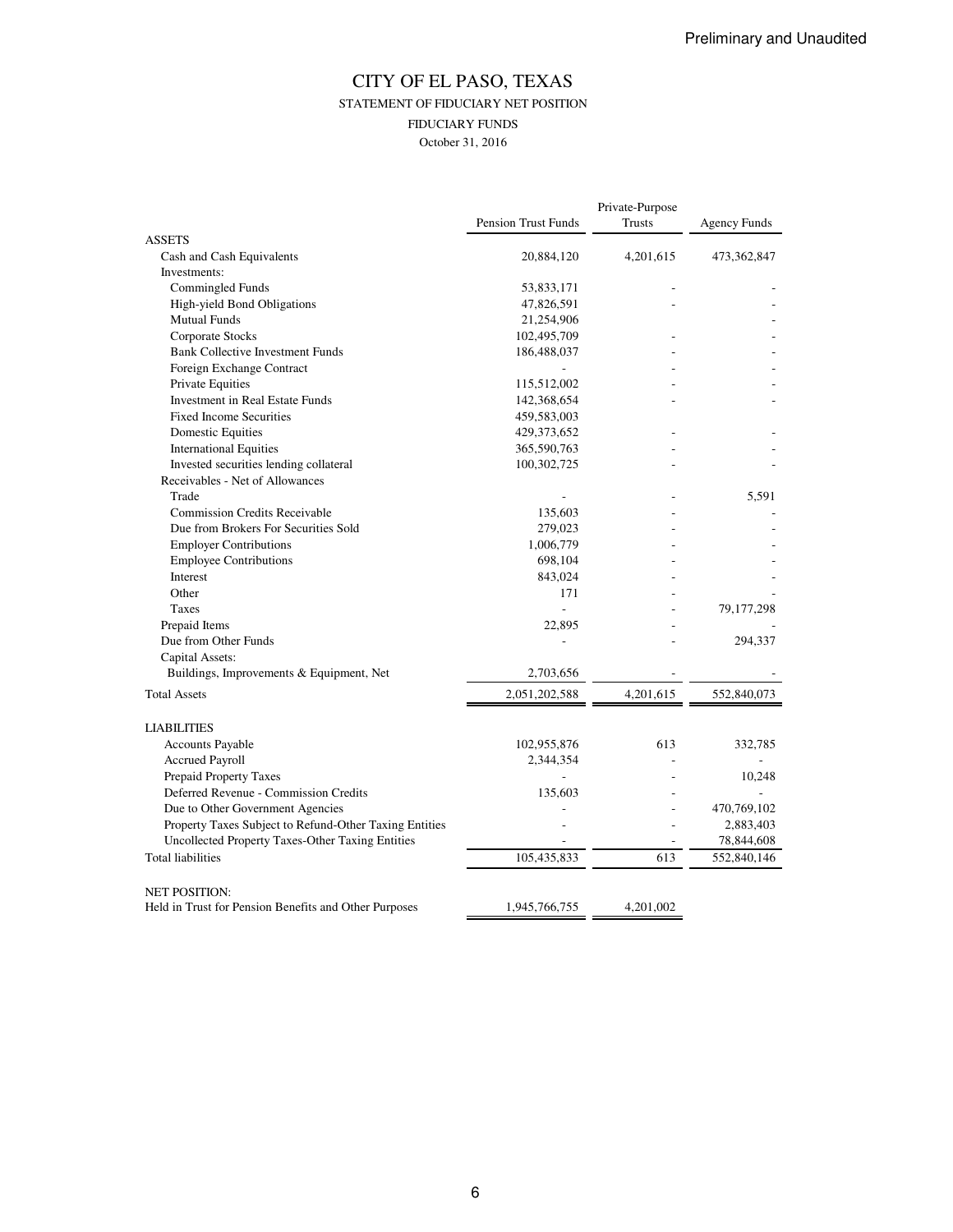### CITY OF EL PASO, TEXAS STATEMENT OF CHANGES IN FIDUCIARY NET POSITION FIDUCIARY FUNDS For the Two Months Ended October 31, 2016

|                                               | Pension Trust  | Private-Purpose |
|-----------------------------------------------|----------------|-----------------|
|                                               | Funds          | <b>Trusts</b>   |
| <b>ADDITIONS:</b>                             |                |                 |
| Contributions:                                |                |                 |
| Employer                                      | 48,562,872     |                 |
| Employee                                      | 35,133,362     |                 |
| Total contributions                           | 83,696,234     |                 |
| Rental vehicle sales tax                      |                | 335,699         |
| Miscellaneous                                 |                | 15,699          |
| Investment income:                            |                |                 |
| Net depreciation if fair value of investments | (35,772,291)   |                 |
| Interest                                      | 14,622,724     |                 |
| <b>Dividends</b>                              | 14,279,925     |                 |
| Securities lending income                     | 461,478        |                 |
| Investment advisor fees                       | (8,275,594)    |                 |
| Net investment income                         | (14,745,168)   |                 |
| Total additions                               | 68,976,090     | 351,398         |
| <b>DEDUCTIONS:</b>                            |                |                 |
| Benefits paid to participants                 | 117,855,995    |                 |
| Refunds                                       | 5,893,687      |                 |
| Administrative expenses                       | 3,041,280      |                 |
| Depreciation and amortization expense         | 172,814        |                 |
| Expended for other purposes                   |                | 11,512          |
| <b>Total deductions</b>                       | 126,963,776    | 11,512          |
| Change in net assets                          | (57, 987, 686) | 339,886         |
| Net position - beginning of the year          | 2,003,754,441  | 3,861,116       |
| Net position - end of the year                | 1,945,766,755  | 4,201,002       |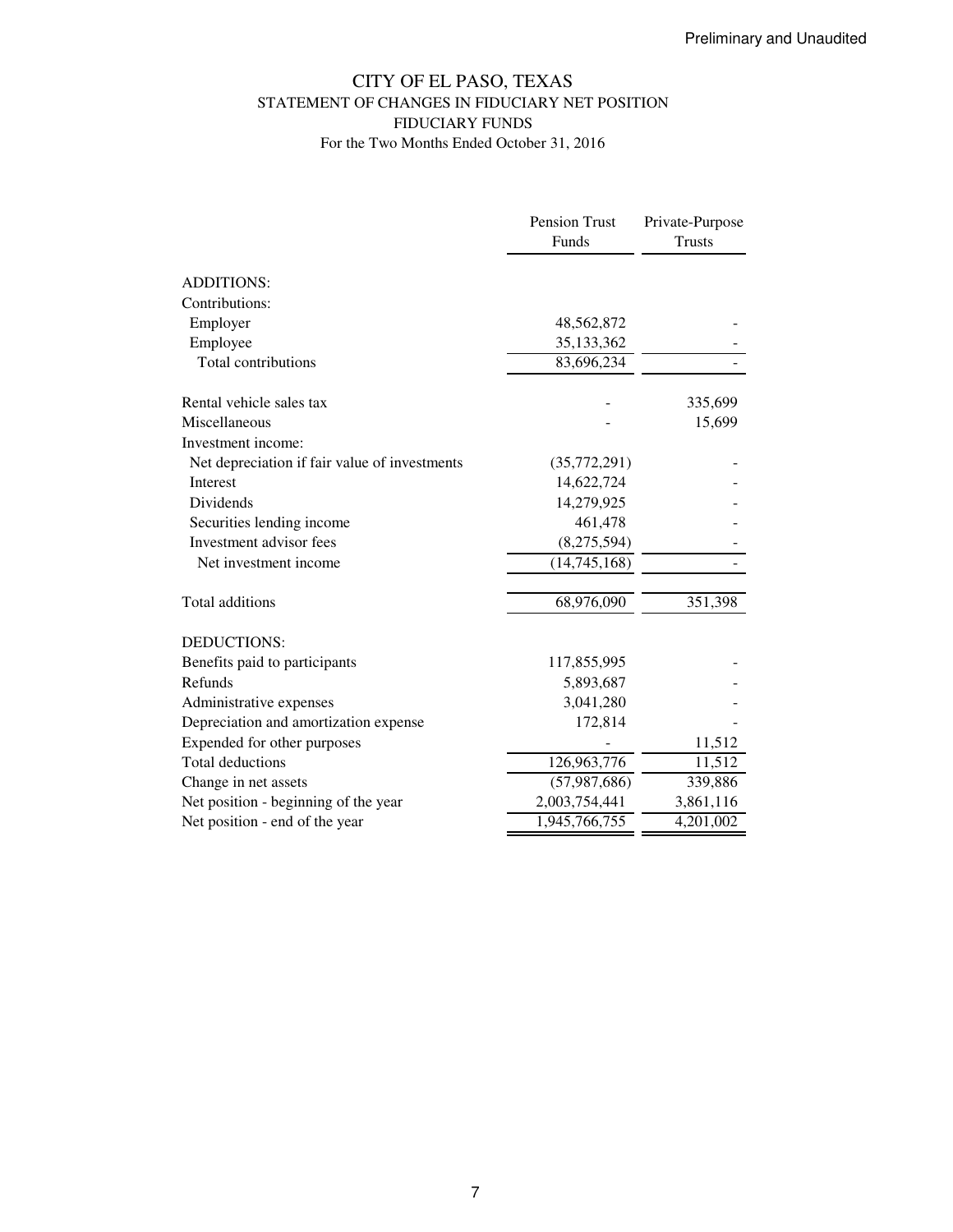#### REQUIRED SUPPLEMENTARY INFORMATION

SCHEDULE OF REVENUES, EXPENDITURES AND CHANGES IN FUND BALANCE - BUDGET AND ACTUAL

GENERAL FUND

For the Two Months Ended October 31, 2016

|                                                              | <b>Budgeted Amounts</b>  |                          |                        |                                                                |                  |
|--------------------------------------------------------------|--------------------------|--------------------------|------------------------|----------------------------------------------------------------|------------------|
|                                                              | Original                 | Final                    | Actual<br>Amounts      | Variance with<br><b>Final Budget</b><br>Positive<br>(Negative) | % of Budget      |
|                                                              |                          |                          |                        |                                                                |                  |
| Resources (inflows):                                         |                          |                          |                        |                                                                |                  |
| Property taxes                                               | 159,792,428              | 159,792,428              | 521,272                | (159, 271, 156)                                                | 0.33%            |
| Penalties and Interest-Delinquent taxes<br>Sales taxes       | 181,114                  | 181,114                  | 135,237                | (45, 877)                                                      | 74.67%<br>15.28% |
| Franchise fees                                               | 89,998,184               | 89,998,184               | 13,756,025             | (76, 242, 159)                                                 | 4.32%            |
| Licenses and permits                                         | 53,985,339<br>12,956,767 | 53,985,339<br>12,956,767 | 2,331,858<br>2,090,570 | (51, 653, 481)<br>(10, 866, 197)                               | 16.13%           |
| Fines and forfeitures                                        | 10,841,457               | 10,841,457               | 1,402,545              | (9,438,912)                                                    | 12.94%           |
| Charges for services                                         | 36,015,530               | 36,226,272               | 5,062,041              | (31, 164, 231)                                                 | 13.97%           |
| Intergovernmental revenues                                   | 469,169                  | 469,169                  | 1,257                  | (467, 912)                                                     | 0.27%            |
| County Participation                                         | 400,871                  | 400,871                  |                        | (400, 871)                                                     |                  |
| Rents and other                                              | 1,633,125                | 1,633,125                | 217,802                | (1,415,323)                                                    | 13.34%           |
| Interest                                                     | 25,000                   | 25,000                   |                        | (25,000)                                                       |                  |
| Transfers In                                                 | 15,657,871               | 15,657,871               | 2,474,569              | (13, 183, 302)                                                 | 15.80%           |
| Amounts available for appropriation from                     |                          |                          |                        |                                                                |                  |
| current year resources                                       | 381,956,855              | 382, 167, 597            | 27,993,176             | (354, 174, 421)                                                | 7.32%            |
| Charges to appropriations (outflows):<br>General Government: |                          |                          |                        |                                                                |                  |
| Mayor and Council                                            | 1,250,720                | 1,250,736                | 144,854                | 1,105,882                                                      | 11.58%           |
| City Manager                                                 | 1,352,512                | 1,352,512                | 207,022                | 1,145,490                                                      | 15.31%           |
| Office of Management and Budget                              | 933,240                  | 933,240                  | 76,129                 | 857,111                                                        | 8.16%            |
| <b>Internal Audit</b>                                        | 685,089                  | 685,089                  | 62,687                 | 622,402                                                        | 9.15%            |
| Public Information                                           | 297,849                  | 297,848                  | 34,465                 | 263,383                                                        | 11.57%           |
| Municipal Clerk                                              | 2,263,925                | 2,263,927                | 221,617                | 2,042,310                                                      | 9.79%            |
| <b>Financial Services</b>                                    | 4,261,382                | 4,261,384                | 388,038                | 3,873,346                                                      | 9.11%            |
| <b>Information Technology</b>                                | 7,883,298                | 7,883,298                | 2,713,097              | 5,170,201                                                      | 34.42%           |
| City Attorney                                                | 4,018,024                | 4,018,024                | 389,820                | 3,628,204                                                      | 9.70%            |
| Human Resources                                              | 1,090,693                | 1,090,695                | 179,177                | 911,518                                                        | 16.43%           |
| Public Safety and Community Services:                        |                          |                          |                        |                                                                |                  |
| Police Department                                            | 123,030,759              | 123,030,759              | 15,285,350             | 107,745,409                                                    | 12.42%           |
| Fire Department                                              | 101,467,223              | 101,467,225              | 12,612,677             | 88, 854, 548                                                   | 12.43%           |
| Municipal Court                                              | 3,232,870                | 3,232,870                | 371,194                | 2,861,676                                                      | 11.48%           |
| Public Health                                                | 6,216,945                | 6,216,949                | 758,896                | 5,458,053                                                      | 12.21%           |
| Library                                                      | 9,317,703                | 9,317,704                | 1,007,059              | 8,310,645                                                      | 10.81%           |
| Parks Department                                             | 22,204,028               | 22,204,025               | 2,469,214              | 19,734,811                                                     | 11.12%           |
| Transportation and Public Works:                             |                          |                          |                        |                                                                |                  |
| <b>Facilities Maintenance</b>                                | 22, 151, 503             | 22, 151, 503             | 2,885,632              | 19,265,871                                                     | 13.03%           |
| Engineering                                                  | 5,534,612                | 5,534,611                | 645,021                | 4,889,590                                                      | 11.65%           |
| <b>Street Department</b>                                     | 13,827,038               | 13,827,042               | 1,875,082              | 11,951,960                                                     | 13.56%           |
| Development and Tourism:                                     |                          |                          |                        |                                                                |                  |
| City Development:                                            |                          |                          |                        |                                                                |                  |
| <b>Business Center</b>                                       | 5,630,862                | 5,630,862                | 629,216                | 5,001,646                                                      | 11.17%           |
| <b>Building Permits Inspection-Commercial</b>                | 1,119,314                | 1,119,314                | 121,089                | 998,225                                                        | 10.82%           |
| Economic Development                                         | 2,226,928                | 2,226,931                | 189,486                | 2,037,445                                                      | 8.51%            |
| Community and human development<br>Culture and recreation:   | 593,777                  | 593,779                  | 52,709                 | 541,070                                                        | $8.88\%$         |
| Art Museum                                                   |                          |                          | 99,197                 | 1,068,379                                                      | 8.50%            |
| <b>History Museum</b>                                        | 1,167,576<br>638,188     | 1,167,576                |                        | 572,612                                                        | 10.28%           |
| Archeology Museum                                            | 255,921                  | 638,188<br>255,922       | 65,576<br>23,929       | 231,993                                                        | 9.35%            |
| <b>Cultural Affairs</b>                                      | 385,475                  | 385,476                  | 38,831                 | 346,645                                                        | 10.07%           |
| Zoo                                                          | 4,604,901                | 4,604,900                | 523,196                | 4,081,704                                                      | 11.36%           |
| Nondepartmental:                                             |                          |                          |                        |                                                                |                  |
| Non Departmental                                             | 34,314,501               | 34,525,208               | 5,528,327              | 28,996,881                                                     | 16.01%           |
| Total charges to appropriations                              | 381,956,855              | 382, 167, 597            | 49,598,587             | 332,569,010                                                    | 12.98%           |
|                                                              |                          |                          |                        |                                                                |                  |
| Increase (Decrease) in fund balance:                         |                          |                          | (21,605,411)           | (21,605,411)                                                   |                  |
| Fund balance, Beginning                                      | 43,129,153               | 43, 129, 153             | 43,129,153             |                                                                |                  |
| Fund balance, Ending                                         | 43,129,153               | 43,129,153               | 21,523,742             | (21, 605, 411)                                                 |                  |

This budget and this schedule are prepared on a basis consistent with accounting principles generally accepted in the United States.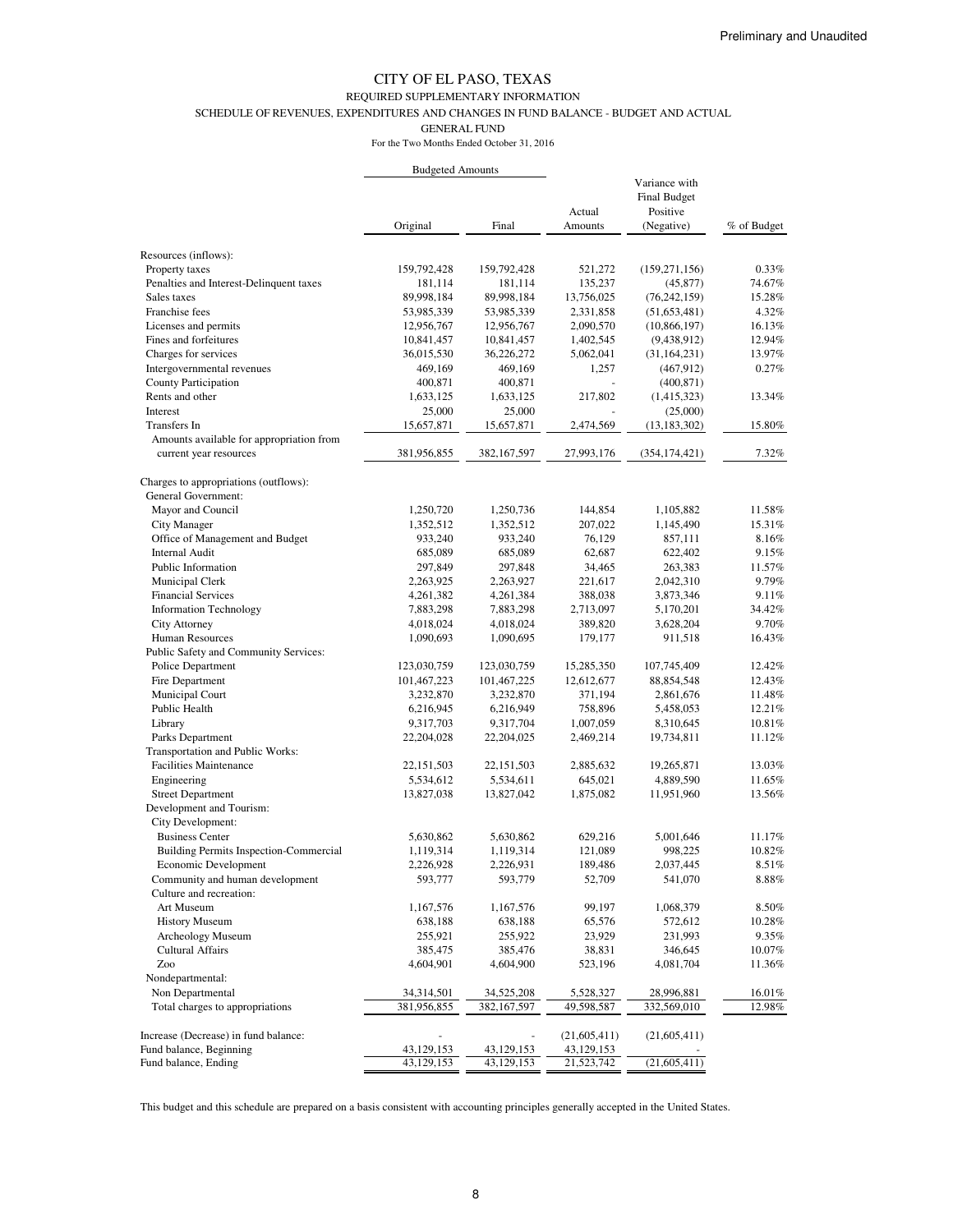### CITY OF EL PASO, TEXAS COMBINING BALANCE SHEET NONMAJOR GOVERNMENTAL FUNDS October 31, 2016

|                                    | Special Revenue Funds |                     |                     |           |            |            |
|------------------------------------|-----------------------|---------------------|---------------------|-----------|------------|------------|
|                                    | Federal               |                     |                     | Public    |            |            |
| <b>ASSETS</b>                      | Grants                | <b>State Grants</b> | <b>Other Grants</b> | Health    | Nongrants  | Total      |
| Cash and Cash Equivalents          | (6,788,412)           | (480,076)           | 15,546              | 7,379,742 | 33,457,457 | 33,584,257 |
| Receivables - Net of Allowances    |                       |                     |                     |           |            |            |
| Interest                           | 3                     |                     |                     | 1,079     | 116        | 1,198      |
| Trade                              |                       | 26,319              |                     | 8,532     | 223,047    | 257,898    |
| <b>Notes</b>                       | 23,069                |                     |                     |           |            | 23,069     |
| Due From Other Government Agencies | 7,369,706             | 607,461             |                     | 1,358,748 |            | 9,335,915  |
| Other                              |                       |                     |                     | 2,028     | 6,593,972  | 6,596,000  |
| Inventory                          |                       |                     |                     |           | 53,599     | 53,599     |
| <b>Total Assets</b>                | 604,366               | 153,704             | 15,546              | 8,750,129 | 40,363,639 | 49,887,384 |
| <b>LIABILITIES</b>                 |                       |                     |                     |           |            |            |
| <b>Accounts Payable</b>            | 103,512               | 44,446              | 10,522              | 204,288   | 6,044,625  | 6,407,393  |
| <b>Taxes Payable</b>               |                       |                     |                     |           | 4,381      | 4,381      |
| <b>Unearned Revenue</b>            | 500,854               | 55,694              |                     | 8,545,841 | 2,042,753  | 11,145,142 |
| Due To Other Government Agencies   |                       | 53,564              | 5,024               |           |            | 58,588     |
| Claims and Judgments               |                       |                     |                     |           |            |            |
| <b>Compensated Absences</b>        |                       |                     |                     |           | 1,252      | 1,252      |
| <b>Total Liabilities</b>           | 604,366               | 153,704             | 15,546              | 8,750,129 | 8,093,011  | 17.616.756 |
| <b>FUND BALANCES:</b>              |                       |                     |                     |           |            |            |
| Nonspendable                       |                       |                     |                     |           | 53,599     | 53,599     |
| Restricted                         |                       |                     |                     |           | 19,042,725 | 19,042,725 |
| Committed                          |                       |                     |                     |           | 13,725,480 | 13,725,480 |
| TOTAL FUND BALANCES                |                       |                     |                     |           | 32,270,628 | 32,270,628 |
| TOTAL LIABILITIES, AND FUND        |                       |                     |                     |           |            |            |
| <b>BALANCES</b>                    | 604,366               | 153,704             | 15,546              | 8,750,129 | 40,363,639 | 49,887,384 |

-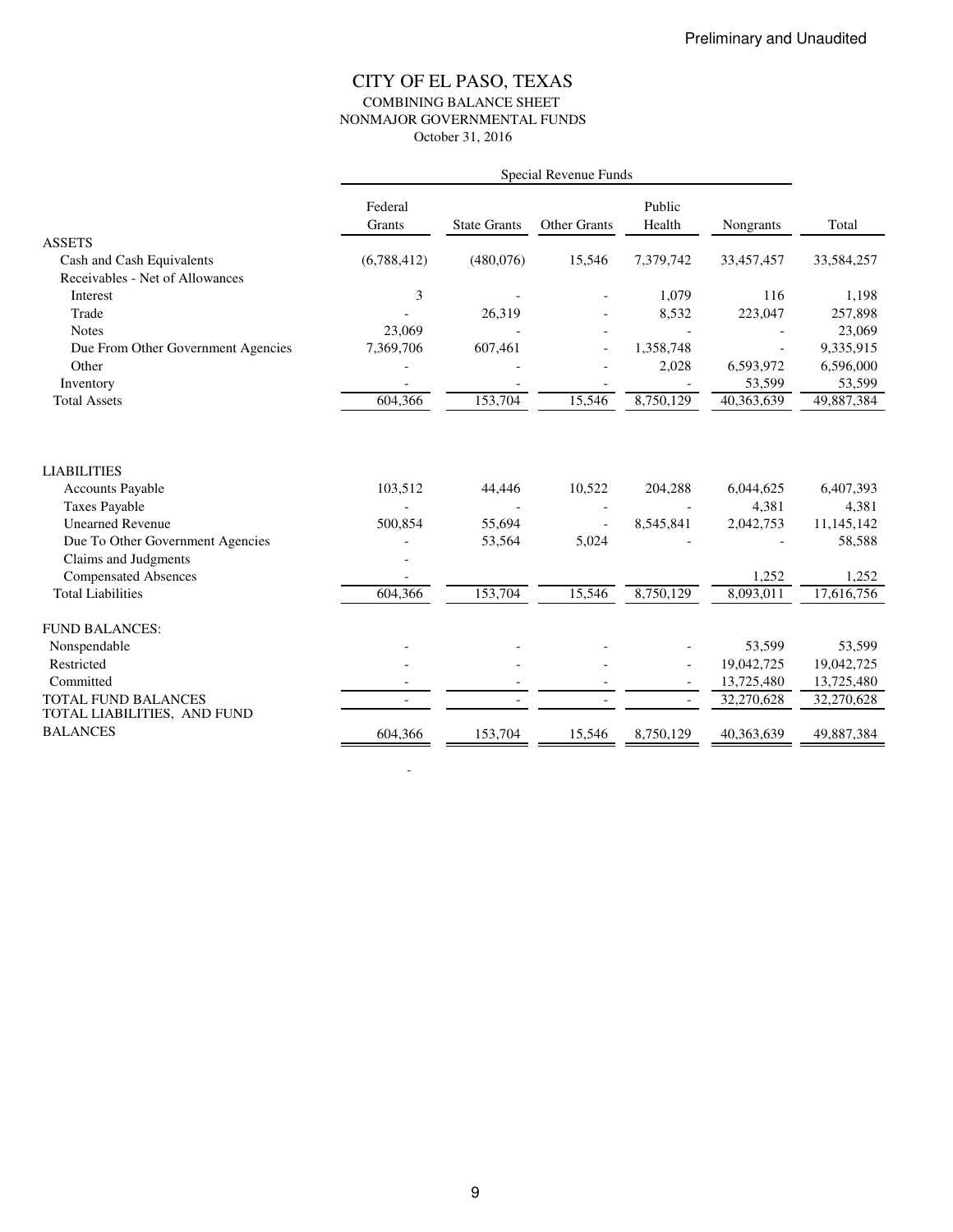#### CITY OF EL PASO, TEXAS COMBINING STATEMENT OF REVENUES, EXPENDITURES AND CHANGES IN FUND BALANCESNONMAJOR GOVERNMENTAL FUNDS

|                                              | Special Revenue Funds |                          |                |                  |             |             |
|----------------------------------------------|-----------------------|--------------------------|----------------|------------------|-------------|-------------|
|                                              | Federal<br>Grants     | <b>State Grants</b>      | Other Grants   | Public<br>Health | Nongrants   | Total       |
| Revenues                                     |                       |                          |                |                  |             |             |
| <b>Sales Taxes</b>                           |                       |                          |                |                  | (916, 228)  | (916, 228)  |
| <b>Charges for Services</b>                  |                       |                          | 50             | 43,178           | 2,250,694   | 2,293,922   |
| Fines and Forfeitures                        |                       |                          |                |                  | 634,944     | 634,944     |
| Licenses and Permits                         | 6,825                 |                          |                |                  |             | 6,825       |
| <b>Intergovernmental Revenues</b>            | 2,651,141             | 275,532                  | $\overline{a}$ | 1,470,814        | ÷,          | 4,397,487   |
| Rents and Other                              |                       | $\overline{\phantom{a}}$ | 3,673          | 1                | 193,128     | 196,802     |
| Total revenues                               | 2,657,966             | 275,532                  | 3,723          | 1,513,993        | 2,800,854   | 7,252,068   |
| Expenditures                                 |                       |                          |                |                  |             |             |
| Current:                                     |                       |                          |                |                  |             |             |
| <b>General Government</b>                    |                       | 5,712                    |                |                  | 64,764      | 70,476      |
| <b>Public Safety</b>                         | 645,297               | 220,053                  |                | 52,674           | 488,292     | 1,406,316   |
| Public Works                                 |                       |                          |                |                  | 532,017     | 532,017     |
| Public Health                                |                       |                          |                | 1,461,319        | $\Box$      | 1,461,319   |
| Parks Department                             | 466                   | 1,097                    |                |                  | 217,363     | 218,926     |
| Library                                      | 11,707                |                          |                |                  | 1,062       | 12,769      |
| Non Departmental                             |                       |                          |                |                  | 7,976       | 7,976       |
| <b>Culture and Recreation</b>                | 496                   | 7,972                    | 3,723          |                  | 505,232     | 517,423     |
| Economic Development                         | 2,000,000             |                          |                |                  | 334,294     | 2,334,294   |
| <b>Environmental Code Compliance</b>         |                       | $\sim$                   |                |                  | 20,347      | 20,347      |
| Community and Human Development              |                       | 39,057                   |                |                  | 11,724      | 50,781      |
| Capital Outlay                               |                       | 1,641                    |                |                  | 111,976     | 113,617     |
| Total expenditures                           | 2,657,966             | 275,532                  | 3,723          | 1,513,993        | 2,295,047   | 6,746,261   |
| Excess (Deficiency) of revenues over (under) |                       |                          |                |                  |             |             |
| expenditures                                 |                       |                          |                |                  | 505,807     | 505,807     |
| OTHER FINANCING SOURCES(USES):               |                       |                          |                |                  |             |             |
| Transfers In                                 |                       |                          |                |                  | 134,652     | 134,652     |
| <b>Transfers Out</b>                         |                       |                          |                | $\overline{a}$   | (1,071,315) | (1,071,315) |
| Budget only                                  |                       |                          |                |                  | (3,852,303) | (3,852,303) |
| Other Sources (Uses)                         |                       |                          |                |                  | 3,852,303   | 3,852,303   |
| Total other financing sources (uses):        |                       |                          |                |                  | (936, 663)  | (936, 663)  |
| Net change in fund balances                  |                       |                          |                |                  | (430, 856)  | (430, 856)  |
| Fund balances - beginning of year            |                       |                          |                |                  | 32,701,484  | 32,701,484  |
| Fund balances - end of year                  |                       |                          |                | $\overline{a}$   | 32,270,628  | 32,270,628  |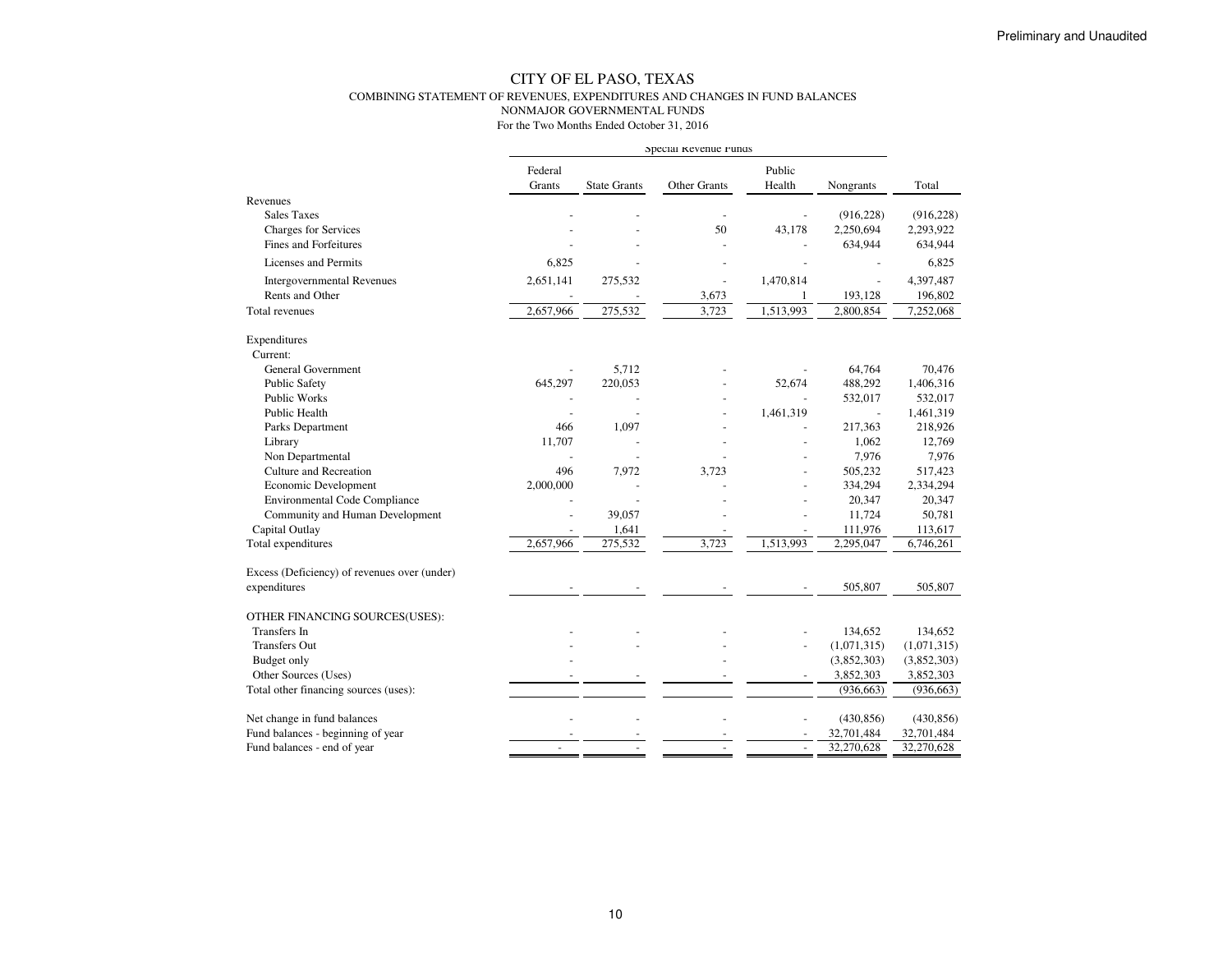SCHEDULE OF REVENUES, EXPENDITURES AND CHANGES IN FUND BALANCES - BUDGET AND ACTUAL

DEBT SERVICE FUND

For the Two Months Ended October 31, 2016

|                                          | <b>Budgeted Amounts</b> |            | Actual    | Variance with<br><b>Final Budget</b><br>Positive |
|------------------------------------------|-------------------------|------------|-----------|--------------------------------------------------|
|                                          | Adopted                 | Final      | Amounts   | (Negative)                                       |
|                                          |                         |            |           |                                                  |
| Resources (inflows):                     |                         |            |           |                                                  |
| Property taxes                           | 90,394,629              | 90,394,629 | 279,903   | (90, 114, 726)                                   |
| Penalties and Interest-Delinquent taxes  |                         |            | 65,512    | 65,512                                           |
| Parking meter revenue                    | 1,208,750               | 1,208,750  | 198,146   | (1,010,604)                                      |
| Federal tax credit - Build America Bonds | 2,090,850               | 2,090,850  |           | (2,090,850)                                      |
| Face amount of refunding bonds issued    |                         |            |           |                                                  |
| Premium on bonds issued                  |                         |            |           |                                                  |
| Transfers from other funds               | 2,441,430               | 2,441,430  |           | (2,441,430)                                      |
| Amounts available for appropriation      | 96,135,659              | 96,135,659 | 543,561   | (95, 592, 098)                                   |
| Charges to appropriations (outflows):    |                         |            |           |                                                  |
| Debt service:                            |                         |            |           |                                                  |
| Principal                                | 37,417,006              | 37,417,006 |           | 37,417,006                                       |
| <b>Interest</b>                          | 58,520,723              | 58,520,723 |           | 58,520,723                                       |
| Fiscal fees                              |                         |            | 2,350     | (2,350)                                          |
| <b>Transfers Out</b>                     | 125,930                 | 125,930    |           | 125,930                                          |
| Arbitrage rebate                         |                         |            |           |                                                  |
| Total charges to appropriations          | 96,063,659              | 96,063,659 | 2,350     | 96,061,309                                       |
|                                          |                         |            |           |                                                  |
| Increase (Decrease) in fund balance      | 72,000.00               | 72,000     | 541,211   | 469,211                                          |
| Fund balance, Beginning                  | 2,172,611               | 2,172,611  | 4,048,826 | 1,876,215                                        |
| Fund balance, Ending                     | 2,244,611               | 2,244,611  | 4,590,037 | 2,345,426                                        |

This budget and this schedule are prepared on a basis consistent with accounting principles generally accepted in the United States.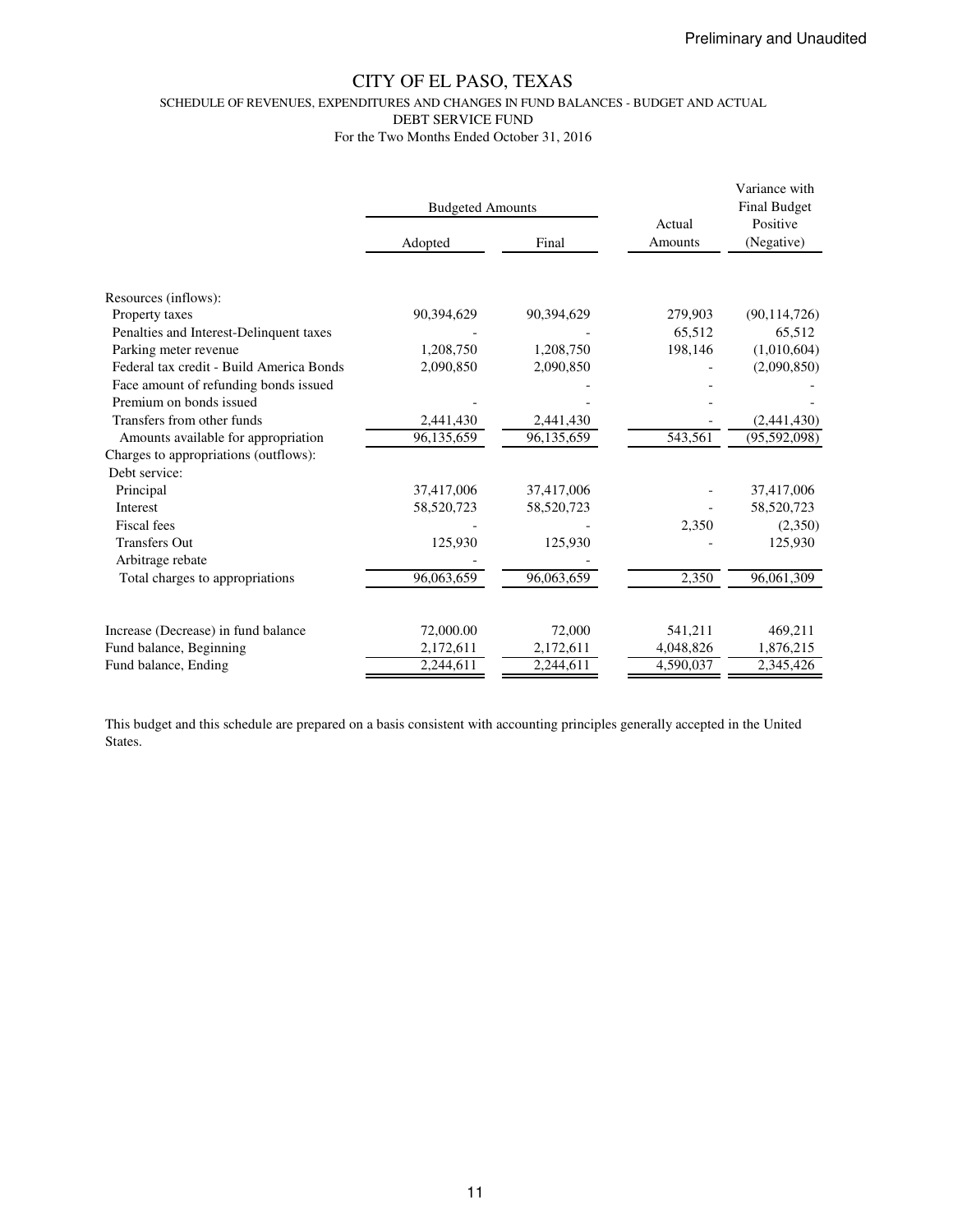STATEMENT OF NET POSITION

INTERNAL SERVICE FUNDS

October 31, 2016

|                                                       | <b>SUPPLY AND</b> | <b>SELF</b>      |               |
|-------------------------------------------------------|-------------------|------------------|---------------|
|                                                       | <b>SUPPORT</b>    | <b>INSURANCE</b> | <b>TOTALS</b> |
| <b>ASSETS:</b>                                        |                   |                  |               |
| Cash and Cash Equivalents                             | 901,194           | 18,669,929       | 19,571,123    |
| Receivables - Net of Allowances                       |                   |                  |               |
| Interest                                              |                   | 568              | 568           |
| Trade                                                 | 2,001             | 3,159            | 5,160         |
| Inventory                                             | 1,035,672         |                  | 1,035,672     |
| Capital Assets:                                       |                   |                  |               |
| Buildings, Improvements & Equipment, Net              | 398,674           |                  | 398,674       |
| <b>TOTAL ASSETS</b>                                   | 2,337,541         | 19,173,657       | 21,511,198    |
| DEFERRED OUTFLOWS OF RESOURCES                        |                   |                  |               |
| Deferred Outflow of Resources - Pension Contributions | 391,144           | 113,728          | 504,872       |
| Deferred Outflow of Resources - Econ/Demog Losses     | 63,563            | 18,482           | 82,045        |
| <b>Total Deferred Outflows of Resources</b>           | 454,707           | 132,210          | 586,917       |
| Total Assets & Deferred Outflows                      | 2,792,248         | 19,305,867       | 22,098,115    |
| <b>LIABILITIES:</b>                                   |                   |                  |               |
| <b>Accounts Payable</b>                               | 310,522           | (16, 484)        | 294,038       |
| <b>Compensated Absences</b>                           | 613,144           | 112,183          | 725,327       |
| Other Postemployment Benefits                         | 1,607,829         | 238,964          | 1,846,793     |
| Net Pension Obligation                                | 2,171,418         | 631,356          | 2,802,774     |
| Claims and Judgments                                  |                   | 15,220,661       | 15,220,661    |
| <b>TOTAL LIABILITIES</b>                              | 4,702,913         | 16,186,680       | 20,889,593    |
| DEFERRED INFLOWS OF RESOURCES                         |                   |                  |               |
| Deferred Inflow of Resources - Investment Earnings    | 818,983           | 238,125          | 1,057,108     |
| <b>Total Deferred Inflows of Resources</b>            | 818,983           | 238,125          | 1,057,108     |
| <b>NET POSITION:</b>                                  |                   |                  |               |
| Net investment in capital assets                      | 75,882            |                  | 75,882        |
| Unrestricted                                          | (2,805,530)       | 2,881,062        | 75,532        |
| <b>TOTAL NET POSITION</b>                             | (2,729,648)       | 2,881,062        | 151,414       |
| TOTAL LIABILITIES AND NET POSITION                    | 2,792,248         | 19,305,867       | 22,098,115    |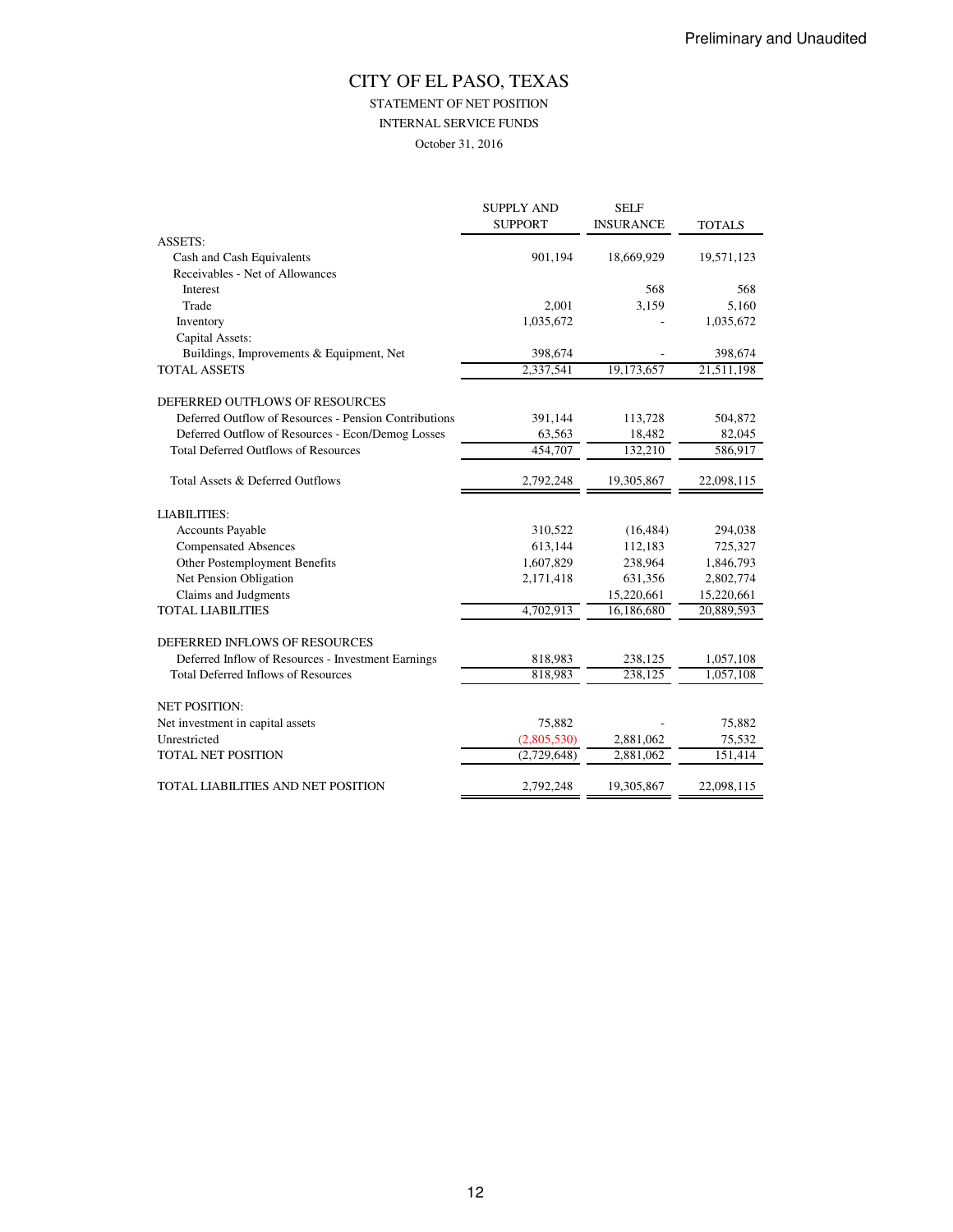COMBINING STATEMENT OF REVENUES, EXPENSES AND CHANGES IN FUND NET POSITION

#### INTERNAL SERVICE FUNDS

|                                     | Operating<br>Budget | <b>SUPPLY AND</b><br><b>SUPPORT</b> | Operating<br><b>Budget</b> | <b>SELF</b><br><b>INSURANCE</b> | <b>TOTALS</b> |
|-------------------------------------|---------------------|-------------------------------------|----------------------------|---------------------------------|---------------|
| <b>OPERATING REVENUES:</b>          |                     |                                     |                            |                                 |               |
| Sales to Departments                | 19,709,326          | 2,804,908                           |                            |                                 | 2,804,908     |
| <b>Premium Contributions</b>        |                     |                                     | 58,712,949                 | 8,727,338                       | 8,727,338     |
| <b>General Revenues</b>             | 32,000              | 1,294                               |                            | 355,198                         | 356,492       |
| <b>TOTAL OPERATING REVENUES</b>     | 19,741,326          | 2,806,202                           | 58,712,949                 | 9,082,536                       | 11,888,738    |
| <b>OPERATING EXPENSES:</b>          |                     |                                     |                            |                                 |               |
| <b>Personnel Services</b>           | 5,120,853           | 580,583                             | 1,244,229                  | 294,554                         | 875,137       |
| <b>Outside Contracts</b>            | 168,548             | 9,747                               | 3,683,245                  | 452,104                         | 461,851       |
| <b>Professional Services</b>        |                     |                                     | 1,240,140                  | 40,178                          | 40,178        |
| Fuel and Lubricants                 | 7,930,300           | 560,197                             |                            |                                 | 560,197       |
| Materials and Supplies              | 4,236,032           | 679,048                             | 44,350                     | 3,804                           | 682,852       |
| Communications                      | 17,540              | 39                                  | 4,250                      |                                 | 39            |
| <b>Utilities</b>                    | 34,500              | 4,080                               |                            |                                 | 4,080         |
| Operating Leases                    | 9,000               | 1,252                               | 7,000                      | 700                             | 1,952         |
| <b>Travel and Entertainment</b>     | 4,000               |                                     | 2,400                      | 746                             | 746           |
| <b>Benefits Provided</b>            | 2,500               |                                     | 52,693,057                 | 9,620,612                       | 9,620,612     |
| Maintenance and Repairs             | 1,600,000           | 163,250                             |                            |                                 | 163,250       |
| Other Operating Expenses            | 49,000              | 2,207                               | 2,216,400                  | 1,972                           | 4,179         |
| Depreciation                        |                     | 1,626                               |                            |                                 | 1,626         |
| TOTAL OPERATING EXPENSES            | 19,172,273          | 2,002,029                           | 61,135,071                 | 10,414,670                      | 12,416,699    |
| OPERATING INCOME(LOSS)              | 569,053             | 804,173                             | (2,422,122)                | (1, 332, 134)                   | (527, 961)    |
| INCOME(LOSS)                        | 569,053             | 804,173                             | (2,422,122)                | (1,332,134)                     | (527, 961)    |
| <b>Transfers Out</b>                |                     |                                     | 465,086                    |                                 |               |
| Change in net position              | 569,053             | 804,173                             | (1,957,036)                | (1, 332, 134)                   | (527, 961)    |
| <b>Total Net Position-beginning</b> |                     | (3,533,821)                         |                            | 4,213,196                       | 679,375       |
| <b>Total Net Position-ending</b>    |                     | (2,729,648)                         |                            | 2,881,062                       | 151,414       |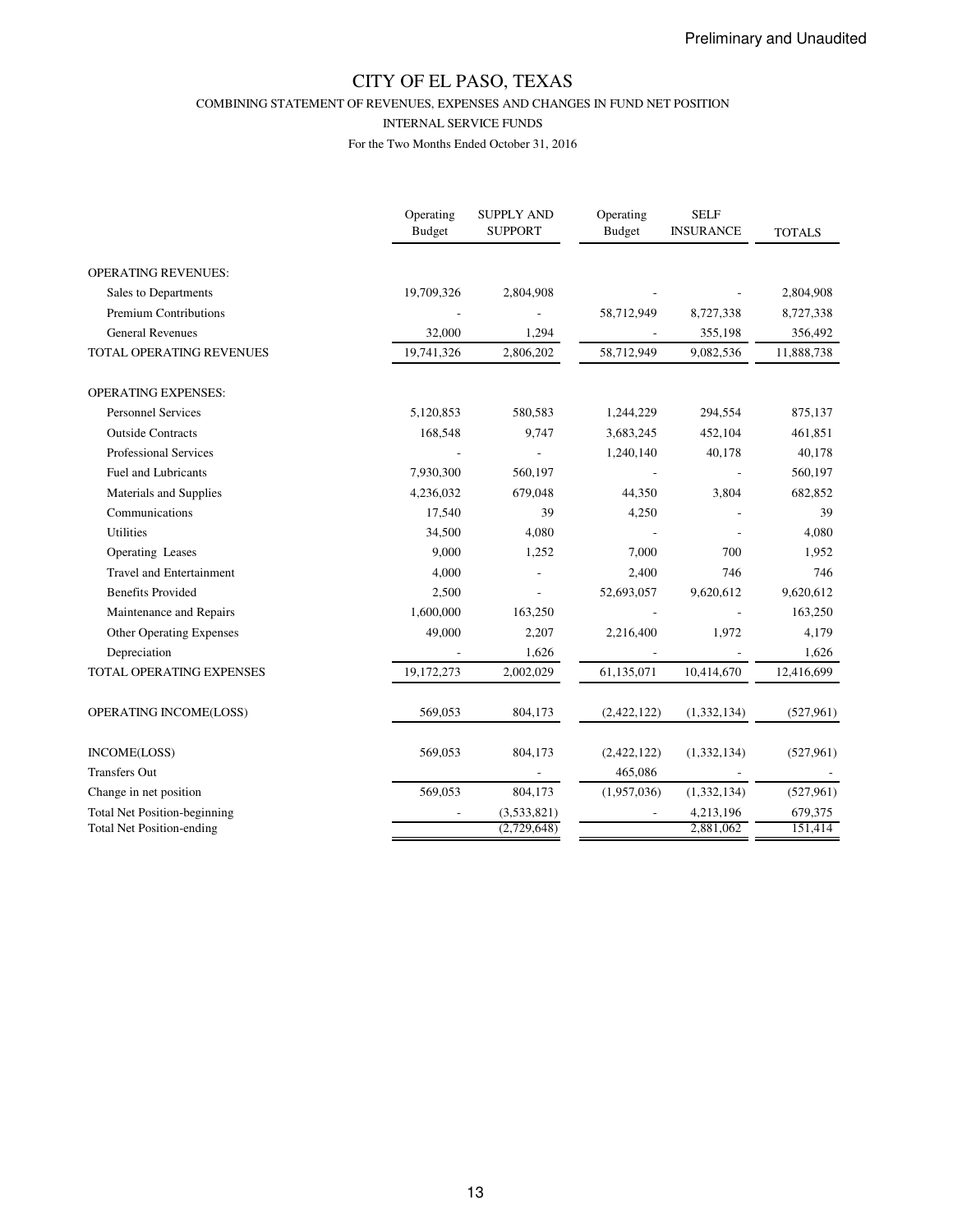COMBINING STATEMENT OF CASH FLOWS

INTERNAL SERVICE FUNDS

|                                                                                            | <b>SUPPLY AND</b><br><b>SUPPORT</b> | <b>SELF</b><br>INSURANCE | <b>TOTALS</b>            |
|--------------------------------------------------------------------------------------------|-------------------------------------|--------------------------|--------------------------|
| <b>CASH FLOWS FROM OPERATING ACTIVITIES</b>                                                |                                     |                          |                          |
| Receipts from customers                                                                    | 2,810,877                           | 9,082,910                | 11,893,787               |
| Payments to suppliers                                                                      | (1,971,719)                         | (11, 166, 039)           | (13, 137, 758)           |
| Payments to employees                                                                      | (652,099)                           | (312, 559)               | (964, 658)               |
| Net cash provided (used) by operating activities                                           | 187,059                             | (2,395,688)              | (2,208,629)              |
| <b>CASH FLOWS FROM CAPITAL AND</b><br><b>RELATED FINANCING ACTIVITIES</b>                  |                                     |                          |                          |
| Purchases of capital assets                                                                |                                     |                          |                          |
| Net cash (used) by capital and related                                                     |                                     |                          |                          |
| financing activities                                                                       |                                     |                          |                          |
| <b>CASH FLOWS FROM INVESTING ACTIVITIES</b>                                                |                                     |                          |                          |
| Purchases of Investments                                                                   |                                     |                          |                          |
| Net cash provided by investing activities                                                  |                                     |                          |                          |
| Net increase in cash and cash equivalents                                                  | 187,059                             | (2,395,688)              | (2,208,629)              |
| Balances - beginning of the year<br>Balances - end of the year                             | 714,135<br>901.194                  | 21,065,617<br>18,669,929 | 21,779,752<br>19,571,123 |
|                                                                                            |                                     |                          |                          |
| Reconciliation of operating income to net cash                                             |                                     |                          |                          |
| provided (used) by operating activities:                                                   |                                     |                          |                          |
| Operating income                                                                           | 804,173                             |                          | (527, 961)               |
| Adjustments to reconcile operating income to net cash<br>provided by operating activities: | (1,332,134)                         |                          |                          |
| Depreciation expense                                                                       | 1,626                               |                          | 1,626                    |
| Net Pension Obligation                                                                     |                                     |                          |                          |
| Change in assets and liabilities:                                                          |                                     |                          |                          |
| Receivables, net                                                                           | 4,675                               | 374                      | 5,049                    |
| Inventories                                                                                | (95, 897)                           |                          | (95, 897)                |
| Other assets                                                                               |                                     | (500, 001)               | (500, 001)               |
| Accounts and other payables                                                                | (456,002)                           | (545, 922)               | (1,001,924)              |
| Accrued expenses                                                                           | (71, 516)                           | (18,005)                 | (89, 521)                |
| Net cash provided (used) by operating activities                                           | 187,059                             | (2,395,688)              | (2,208,629)              |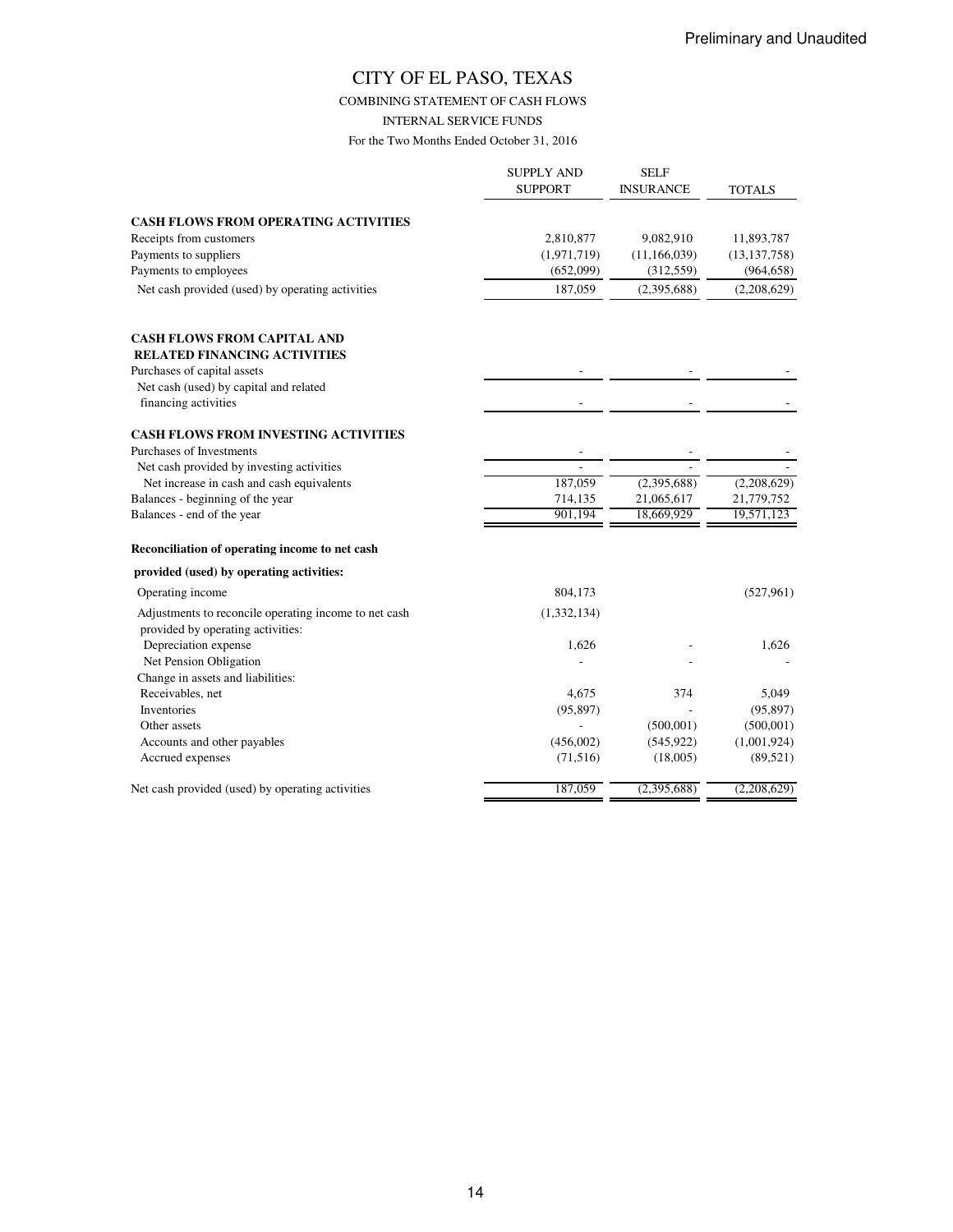COMBINING STATEMENT OF NET POSITION

PENSION TRUST FUNDS

October 31, 2016

|                                                       |                                            | El Paso Firemen and Policemen's<br>Pension Fund<br>(as of December 31, 2015) |                       |               |
|-------------------------------------------------------|--------------------------------------------|------------------------------------------------------------------------------|-----------------------|---------------|
|                                                       | El Paso City<br>Employees'<br>Pension Fund | Firemen Division                                                             | Policemen<br>Division | Total         |
| <b>ASSETS</b>                                         |                                            |                                                                              |                       |               |
| Cash and Cash Equivalents                             | 6,411,365                                  | 5,873,103                                                                    | 8,599,652             | 20,884,120    |
| Investments:                                          |                                            |                                                                              |                       |               |
| Mutual funds                                          | 21,254,906                                 |                                                                              |                       | 21,254,906    |
| Commingled funds                                      | 53,833,171                                 |                                                                              |                       | 53,833,171    |
| High-yield bond obligations                           | 47,826,591                                 |                                                                              |                       | 47,826,591    |
| Corporate stocks                                      | 102,495,709                                |                                                                              |                       | 102,495,709   |
| <b>Bank Collective Investment Funds</b>               | 186,488,037                                |                                                                              |                       | 186,488,037   |
| Private equities                                      | 64,341,689                                 | 20,750,461                                                                   | 30,419,852            | 115,512,002   |
| Real estate investment funds                          | 66,507,980                                 | 30,762,836                                                                   | 45,097,838            | 142,368,654   |
| <b>Fixed Income Securities</b>                        | 97,966,289                                 | 146, 642, 455                                                                | 214,974,259           | 459,583,003   |
| <b>Domestic Equities</b>                              | 53,989,173                                 | 152,225,001                                                                  | 223,159,478           | 429,373,652   |
| <b>International Equities</b>                         |                                            | 148,253,477                                                                  | 217,337,286           | 365,590,763   |
| Invested securities lending collateral                |                                            | 40,674,517                                                                   | 59,628,208            | 100,302,725   |
| Receivables - Net of Allowances                       |                                            |                                                                              |                       |               |
| <b>Commission Credits Receivable</b>                  | 135,603                                    |                                                                              |                       | 135,603       |
| Due from Brokers For Securities Sold                  | 279,023                                    |                                                                              |                       | 279,023       |
| <b>Employer Contributions</b>                         | 658,355                                    | 151,364                                                                      | 197,060               | 1,006,779     |
| <b>Employee Contributions</b>                         | 417,549                                    | 128,491                                                                      | 152,064               | 698,104       |
| Accrued Interest and Dividends                        | 843,024                                    |                                                                              |                       | 843,024       |
| Other                                                 |                                            | 85                                                                           | 86                    | 171           |
| Prepaid Items                                         | 22,895                                     |                                                                              |                       | 22,895        |
| Capital Assets:                                       |                                            |                                                                              |                       |               |
| Buildings, Improvements & Equipment, Net              | 750,345                                    | 976,656                                                                      | 976,655               | 2,703,656     |
| <b>TOTAL ASSETS</b>                                   | 704,221,704                                | 546,438,446                                                                  | 800,542,438           | 2,051,202,588 |
| <b>LIABILITIES</b>                                    |                                            |                                                                              |                       |               |
| <b>Accounts Payable</b>                               | 2,653,151                                  | 40,674,517                                                                   | 59,628,208            | 102,955,876   |
| <b>Accrued Payroll</b>                                | 1,044,781                                  | 554,304                                                                      | 745,269               | 2,344,354     |
| <b>Unearned Revenue - Commission Credits</b>          | 135,603                                    |                                                                              |                       | 135,603       |
| <b>TOTAL LIABILITIES</b>                              | 3,833,535                                  | 41,228,821                                                                   | 60,373,477            | 105,435,833   |
| <b>NET POSITION:</b>                                  |                                            |                                                                              |                       |               |
| Held in Trust for Pension Benefits and Other Purposes | 700,388,169                                | 505,209,625                                                                  | 740,168,961           | 1,945,766,755 |